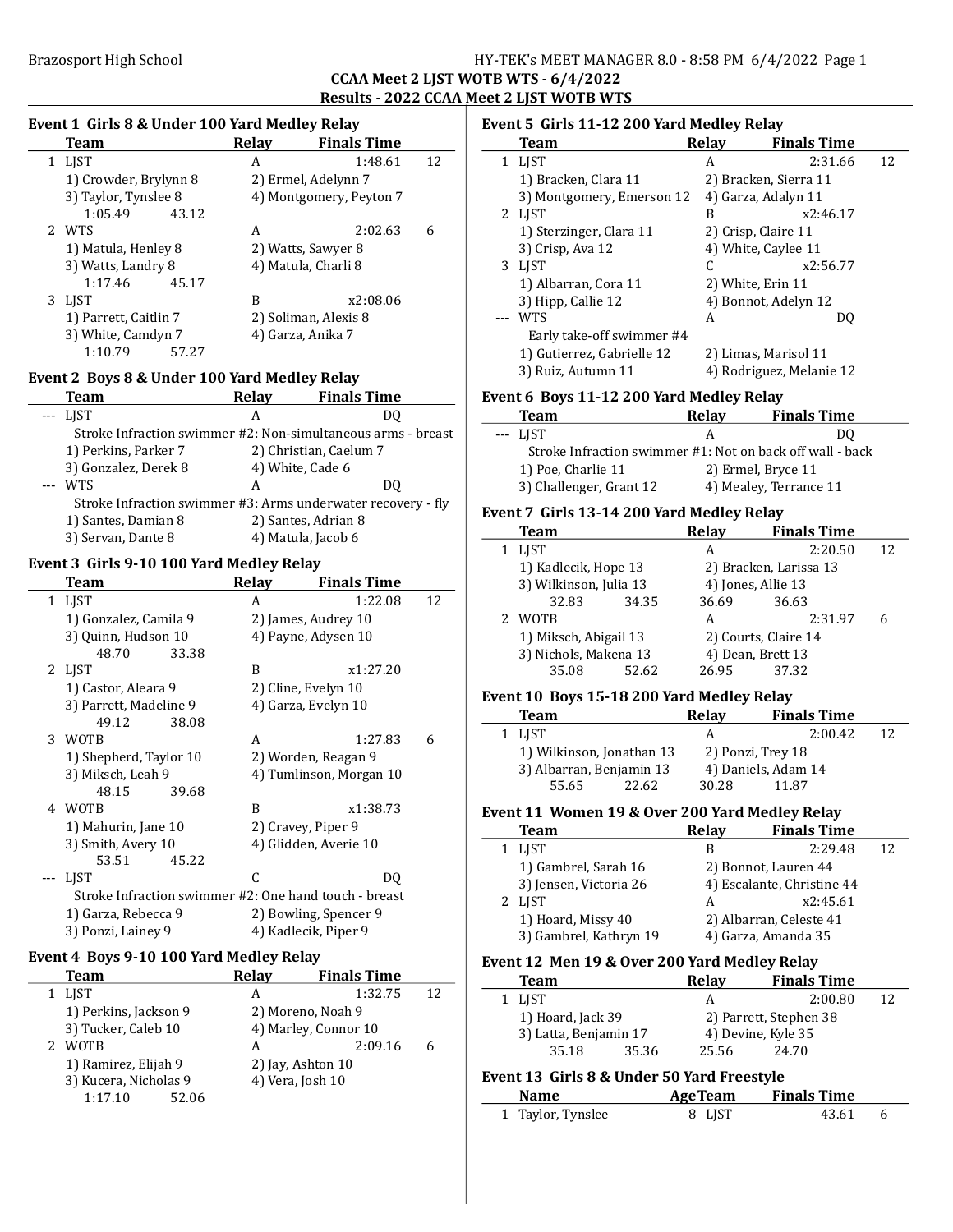### Brazosport High School School Superintendent States HY-TEK's MEET MANAGER 8.0 - 8:58 PM 6/4/2022 Page 2

### CCAA Meet 2 LJST WOTB WTS - 6/4/2022 Results - 2022 CCAA Meet 2 LJST WOTB WTS

| (Event 13 Girls 8 & Under 50 Yard Freestyle) |  |                                              |                |                    |   |
|----------------------------------------------|--|----------------------------------------------|----------------|--------------------|---|
|                                              |  | <b>Name</b>                                  | <b>AgeTeam</b> | <b>Finals Time</b> |   |
|                                              |  | 2 Ermel, Adelynn                             | 7 LIST         | 49.32              | 4 |
|                                              |  | 3 Montgomery, Peyton                         | 7 LIST         | x54.91             |   |
|                                              |  | $\overline{1}$ $\overline{1}$ $\overline{1}$ | $H$ $H$        | $\blacksquare$     |   |

|    | 4 Garza, Anika     |   | 7 LIST      | x56.64   |   |
|----|--------------------|---|-------------|----------|---|
|    | 5 White, Camdyn    | 7 | LIST        | x58.06   |   |
|    | 6 Brooks, Hayden   |   | <b>WOTB</b> | 59.10    | 3 |
|    | 7 McClain, Raelynn | 8 | <b>WOTB</b> | 1:04.66  | 2 |
| 8  | Guffey, Charlotte  | 8 | LIST        | x1:04.94 |   |
| 9. | Clubine, Laney     |   | 8 LIST      | x1:13.49 |   |
|    | 10 Fleming, Julia  |   | 6 LIST      | x1:14.05 |   |
|    | 11 Garcia, Aimelee |   | <b>WOTB</b> | x1:16.63 |   |
|    | 12 Mahurin, Ava    | 8 | <b>WOTB</b> | x1:17.62 |   |
|    | 13 Soliman, Alexis |   | LIST        | x1:22.28 |   |

### Event 14 Boys 8 & Under 50 Yard Freestyle

|    | <b>Name</b>         |   | <b>AgeTeam</b> | <b>Finals Time</b> |   |  |
|----|---------------------|---|----------------|--------------------|---|--|
|    | 1 Gonzalez, Derek   | 8 | <b>LJST</b>    | 37.91              | 6 |  |
|    | 2 Worden, Rush      |   | <b>WOTB</b>    | 42.23              | 4 |  |
|    | 3 Schulte, Corbin   | 8 | <b>WOTB</b>    | 44.64              | 3 |  |
| 4  | Bowers, Levi        | 8 | <b>WOTB</b>    | x59.50             |   |  |
|    | 5 Oliver, Brock     | 8 | LIST           | 1:04.45            | 2 |  |
|    | 6 Poe, Alder        |   | 6 LJST         | x1:04.59           |   |  |
|    | 7 Christian, Caelum |   | LIST           | x1:10.74           |   |  |
|    | 8 Perkins, Parker   |   | <b>LIST</b>    | x1:12.24           |   |  |
| 9  | Barreda, Joaquin    |   | <b>LIST</b>    | x1:13.61           |   |  |
| 10 | Gore, Carter        | 6 | <b>LIST</b>    | x1:17.19           |   |  |
|    | Matula, Jacob       |   | WTS            | 1:19.62            |   |  |

### Event 15 Girls 9-10 50 Yard Freestyle

|    | <b>Name</b>                          |    | <b>AgeTeam</b> | <b>Finals Time</b> |              |  |
|----|--------------------------------------|----|----------------|--------------------|--------------|--|
| 1  | Payne, Adysen                        | 10 | LJST           | 33.65              | 6            |  |
| 2  | Worden, Reagan                       | 9  | <b>WOTB</b>    | 37.46              | 4            |  |
| 3  | Rodriguez, Kaitlyn                   | 10 | <b>WTS</b>     | 38.41              | 3            |  |
| 4  | Parrett, Madeline                    | 9  | LJST           | 39.43              | 2            |  |
| 5  | Mahurin, Jane                        | 10 | <b>WOTB</b>    | 43.49              | $\mathbf{1}$ |  |
| 6  | James, Audrey                        | 10 | <b>LJST</b>    | x44.27             |              |  |
| 7  | Kadlecik, Piper                      | 9  | LJST           | x48.47             |              |  |
| 8  | Craig, Annistyn                      | 10 | <b>WOTB</b>    | x50.01             |              |  |
| 9  | Glidden, Averie                      | 10 | <b>WOTB</b>    | x52.81             |              |  |
| 10 | Ponzi, Lainey                        | 9  | LJST           | x53.00             |              |  |
| 11 | Bowling, Spencer                     | 9  | LJST           | x53.22             |              |  |
| 12 | Garza, Rebecca                       | 9  | LIST           | x54.81             |              |  |
| 13 | Poe, Noli                            | 9  | LJST           | x54.82             |              |  |
| 14 | Fleming, Kate                        | 9  | <b>LIST</b>    | x57.00             |              |  |
| 15 | Cravey, Piper                        | 9  | <b>WOTB</b>    | x1:05.40           |              |  |
| 16 | Jones, Breanne                       | 9  | <b>LJST</b>    | x1:10.93           |              |  |
| 17 | Wimberley, Alex                      | 9  | <b>WOTB</b>    | x1:11.44           |              |  |
| 18 | Jackson, Adilyn                      | 9  | <b>WOTB</b>    | x1:12.36           |              |  |
| 19 | Vandaveer, Jaina                     | 10 | <b>WOTB</b>    | x1:34.64           |              |  |
|    | Event 16 Boys 9-10 50 Yard Freestyle |    |                |                    |              |  |
|    | Name                                 |    | <b>AgeTeam</b> | <b>Finals Time</b> |              |  |
| 1  | Marley, Connor                       |    | 10 LJST        | 44.67              | 6            |  |
| 2  | Broussard, Silas                     | 9  | LIST           | 45.65              | 4            |  |
| 3  | Perkins, Jackson                     | 9  | <b>LJST</b>    | x47.61             |              |  |

4 Escalante, Jaxon 10 LJST x48.69 5 58.87 3 Rodriguez, Colton 9 WTS 6 x59.65 Wagner, Matthew 10 LJST

| 7 Stewart, Ethan   | 9 LIST  | x1:05.91 |   |
|--------------------|---------|----------|---|
| 8 Bonnot, Jules    | 9 LJST  | x1:07.64 |   |
| 9 Stewart, Garrett | 9 LIST  | x1:09.21 |   |
| 10 Jay, Ashton     | 10 WOTB | 1:11.31  | 2 |
| 11 Vera, Josh      | 10 WOTB | 1:13.10  | 1 |
| 12 Servan, Dylan   | 10 WTS  | 1:17.55  |   |
| 13 Wilbanks, Logan | 10 LIST | x1:22.99 |   |
|                    |         |          |   |

### Event 17 Girls 11-12 100 Yard Freestyle

| Name                 |       | <b>AgeTeam</b> | <b>Finals Time</b> |    |
|----------------------|-------|----------------|--------------------|----|
| 1 Garza, Adalyn      |       | 11 LJST        | 1:13.94            | 6  |
| 35.74                | 38.20 |                |                    |    |
| 2 Crisp, Ava         |       | 12 LJST        | 1:21.81            | 4  |
| 38.61                | 43.20 |                |                    |    |
| 3 Bracken, Clara     |       | 11 LJST        | x1:25.78           |    |
| 40.13                | 45.65 |                |                    |    |
| 4 Keefe, Caroline    |       | 12 LJST        | x1:26.07           |    |
| 40.09                | 45.98 |                |                    |    |
| 5 White, Caylee      |       | 11 LJST        | x1:28.25           |    |
| 39.77                | 48.48 |                |                    |    |
| 6 Rodriguez, Melanie |       | 12 WTS         | 1:30.74            | 3  |
| 43.07                | 47.67 |                |                    |    |
| 7 Guffey, Olivia     |       | 12 LJST        | x1:32.99           |    |
| 45.03                | 47.96 |                |                    |    |
| 8 Sterzinger, Clara  |       | 11 LJST        | x1:34.39           |    |
| 43.84                | 50.55 |                |                    |    |
| 9 Hall, Paeley       |       | 11 WOTB        | 1:36.08            | 2. |
| 42.32                | 53.76 |                |                    |    |
| 10 Bonnot, Adelyn    |       | 12 LJST        | x1:38.10           |    |
| 44.06                | 54.04 |                |                    |    |
| 11 Perkins, Reagan   |       | 11 LJST        | x1:40.20           |    |
| 47.88                | 52.32 |                |                    |    |

### Event 18 Boys 11-12 100 Yard Freestyle

| <b>Name</b> |                    |         | <b>AgeTeam</b> | <b>Finals Time</b> |          |                          |
|-------------|--------------------|---------|----------------|--------------------|----------|--------------------------|
|             | 1 Mealey, Terrance |         |                | 11 LIST            | 1:31.06  | 6                        |
|             | 38.64              | 52.42   |                |                    |          |                          |
|             | 2 Miksch, Drew     |         |                | 11 WOTB            | 1:34.96  | 4                        |
|             | 40.68              | 54.28   |                |                    |          |                          |
|             | 3 Cryer, Colton    |         |                | 11 WOTB            | 1:40.98  | 3                        |
|             | 45.90              | 55.08   |                |                    |          |                          |
|             | 4 Stewart, Ty      |         |                | 12 LIST            | 1:48.55  | $\overline{\mathcal{L}}$ |
|             | 49.15              | 59.40   |                |                    |          |                          |
|             | 5 Shepherd, Lane   |         |                | 12 WOTB            | x1:59.74 |                          |
|             | 54.86              | 1:04.88 |                |                    |          |                          |
| 6           | Blake Jr., JJ      |         | 11             | <b>WOTB</b>        | x2:07.05 |                          |
|             | 57.76              | 1:09.29 |                |                    |          |                          |
|             | Hayes, Brandon     |         | 11             | <b>WOTB</b>        | x2:26.96 |                          |
|             | 1:09.59            | 1:17.37 |                |                    |          |                          |

### Event 19 Girls 13-14 100 Yard Freestyle

| Name              |       | <b>AgeTeam</b> | <b>Finals Time</b> |   |
|-------------------|-------|----------------|--------------------|---|
| 1 Miksch, Abigail |       | 13 WOTB        | 1:04.25            |   |
| 30.60             | 33.65 |                |                    |   |
| 2 Nichols, Makena |       | 13 WOTB        | 1:08.78            | 4 |
| 31.44             | 37.34 |                |                    |   |
| 3 Kocian, Kendall |       | 13 WTS         | 1:26.04            | 3 |
| 38.48             | 47.56 |                |                    |   |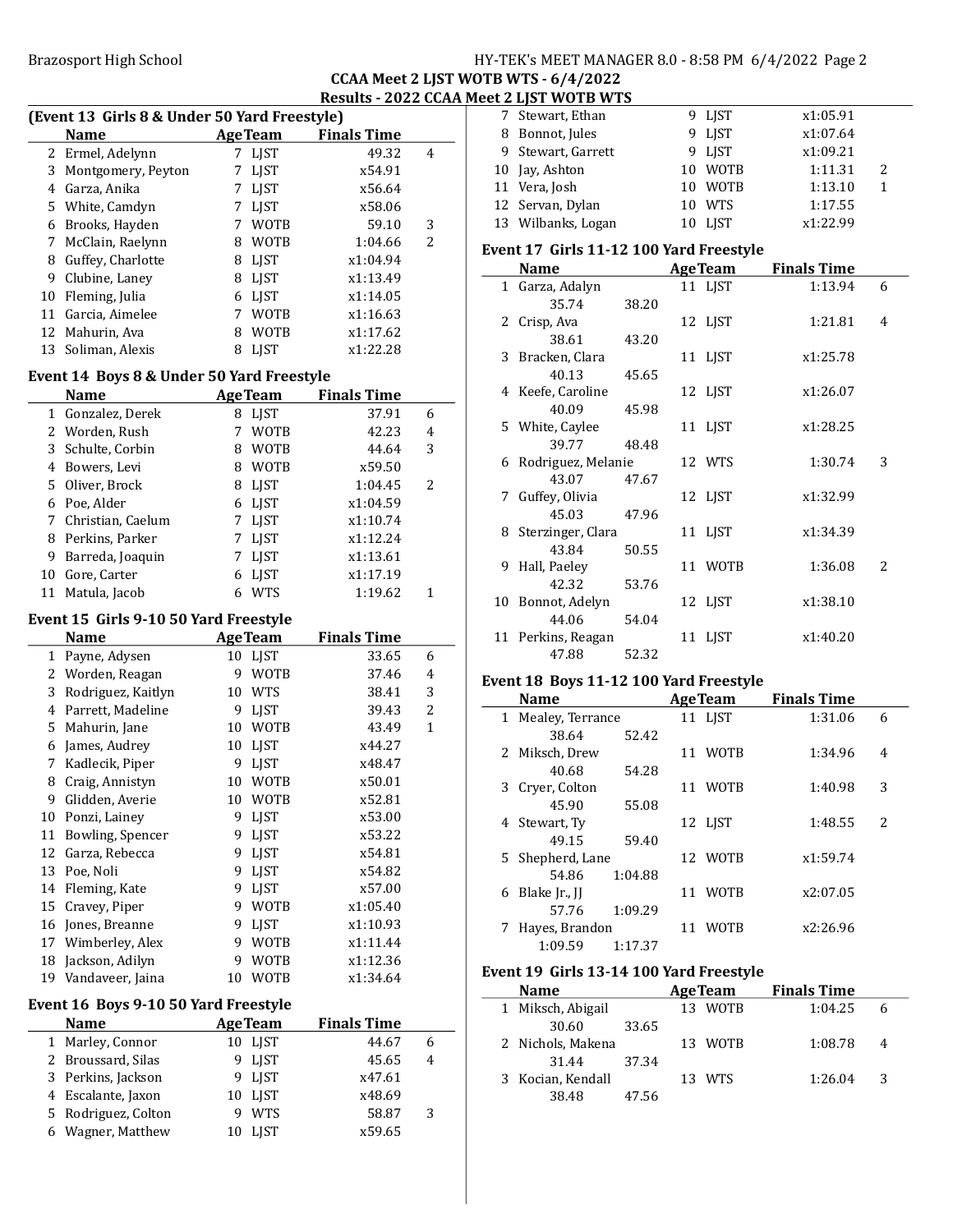### Brazosport High School School HY-TEK's MEET MANAGER 8.0 - 8:58 PM 6/4/2022 Page 3

### CCAA Meet 2 LJST WOTB WTS - 6/4/2022 Results - 2022 CCAA Meet 2 LJST WOTB WTS

|    | Name AgeTeam Finals Time                            |       |   | (Event 19 Girls 13-14 100 Yard Freestyle) |                                       |        |
|----|-----------------------------------------------------|-------|---|-------------------------------------------|---------------------------------------|--------|
|    | 4 Cline, Reese                                      |       |   | 14 LJST                                   | 1:35.33                               | 2      |
|    | 44.91                                               | 50.42 |   |                                           |                                       |        |
|    |                                                     |       |   |                                           |                                       |        |
|    | Event 20 Boys 13-14 100 Yard Freestyle              |       |   |                                           |                                       |        |
|    | Name AgeTeam Finals Time                            |       |   |                                           |                                       |        |
|    | 1 Wilkinson, Jonathan                               |       |   | 13 LJST                                   | 1:08.15                               | 6      |
|    | 32.90                                               | 35.25 |   |                                           |                                       |        |
|    | 2 Hillman, Andrew                                   |       |   | 13 WOTB                                   | 1:15.57                               | 4      |
|    | 36.28                                               | 39.29 |   |                                           |                                       |        |
|    | Event 21 Girls 15-18 100 Yard Freestyle             |       |   |                                           |                                       |        |
|    | <b>Name</b>                                         |       |   | <b>AgeTeam</b>                            | <b>Finals Time</b>                    |        |
|    | 1 Bible, Gracie                                     |       |   | 17 WOTB                                   | 1:07.03                               | 6      |
|    | 31.42                                               | 35.61 |   |                                           |                                       |        |
|    | 2 Reuschle, Anna                                    |       |   | 15 LJST                                   | 1:07.15                               | 4      |
|    | 32.59                                               | 34.56 |   |                                           |                                       |        |
|    | 3 Kirby, Sophie                                     |       |   | 15 WTS                                    | 1:19.56                               | 3      |
|    | Event 24 Men 19 & Over 100 Yard Freestyle           |       |   |                                           |                                       |        |
|    | <b>Name</b>                                         |       |   |                                           | <b>AgeTeam</b> Finals Time            |        |
|    | 1 Parrett, Stephen                                  |       |   | 38 LJST                                   | 55.17                                 | 6      |
|    | 26.15                                               | 29.02 |   |                                           |                                       |        |
|    | 2 Devine, Kyle                                      |       |   | 35 LJST                                   | 59.94                                 | 4      |
|    | 28.69                                               | 31.25 |   |                                           |                                       |        |
|    | 3 Hoard, Jack                                       |       |   | 39 LJST                                   | x1:06.91                              |        |
|    | 31.52                                               | 35.39 |   |                                           |                                       |        |
|    |                                                     |       |   |                                           |                                       |        |
|    | Event 25 Girls 6 & Under 25 Yard Backstroke         |       |   |                                           |                                       |        |
|    | <b>Name</b>                                         |       |   |                                           | <b>Example 2 Age Team</b> Finals Time |        |
|    | 1 Quinn, Finley                                     |       |   | 6 LJST                                    | 48.87                                 | 6      |
|    | 2 Blair, Hudson                                     |       |   | 5 LJST                                    | 49.11                                 | 4      |
|    |                                                     |       |   |                                           |                                       |        |
|    | Event 26 Boys 6 & Under 25 Yard Backstroke          |       |   |                                           |                                       |        |
|    | Name                                                |       |   |                                           | Age Team Finals Time                  |        |
|    | 1 Poe, Alder                                        |       |   | 6 LJST                                    | 37.18                                 |        |
|    | 2 Quinn, Grayson                                    |       |   | 6 LJST                                    | 40.95                                 |        |
|    | 3 Arguello, William                                 |       |   | 6 LJST                                    | x46.03                                | 6<br>4 |
|    |                                                     |       |   |                                           |                                       |        |
|    | Event 27 Girls 7-8 25 Yard Backstroke               |       |   |                                           |                                       |        |
|    | <b>Name</b>                                         |       |   | <b>Age Team</b>                           | <b>Finals Time</b>                    |        |
| 1  | Garza, Anika                                        |       | 7 | LJST                                      | 27.46                                 | 6      |
|    | 2 Parrett, Caitlin                                  |       | 7 | LJST                                      | 28.40                                 | 4      |
|    | 3 Ermel, Adelynn                                    |       |   | 7 LJST                                    | x28.76                                |        |
|    | 4 Crowder, Brylynn                                  |       |   | 8 LJST                                    | x28.81                                |        |
|    | 5 Mitchell, Brylee                                  |       |   | 8 WOTB                                    | 30.16                                 | 3      |
|    | 6 Watts, Sawyer                                     |       |   | 8 WTS                                     | 30.94                                 | 2      |
| 7  | McClain, Raelynn                                    |       | 8 | <b>WOTB</b>                               | 31.16                                 | 1      |
| 8  | Guffey, Charlotte                                   |       | 8 | LJST                                      | x34.29                                |        |
| 9  | White, Camdyn                                       |       | 7 | LJST                                      | x35.08                                |        |
| 10 | Soliman, Alexis                                     |       | 8 | LJST                                      | x35.68                                |        |
| 11 | Clubine, Laney                                      |       |   | 8 LJST                                    | x43.72                                |        |
|    | 12 Brooks, Hayden                                   |       |   | 7 WOTB                                    | x44.24                                |        |
| 13 | Garcia, Aimelee                                     |       | 7 | <b>WOTB</b>                               | x44.59                                |        |
| 14 | Blair, Collins                                      |       | 7 | <b>LJST</b>                               | x47.81                                |        |
|    |                                                     |       |   |                                           |                                       |        |
|    | Event 28 Boys 7-8 25 Yard Backstroke<br><b>Name</b> |       |   | <b>AgeTeam</b>                            | <b>Finals Time</b>                    |        |

|   | 2 Bowers, Levi                        | 8 | WOTB        | 29.03  | 4                        |  |
|---|---------------------------------------|---|-------------|--------|--------------------------|--|
|   | 3 Perkins, Parker                     |   | 7 LJST      | 32.62  | 3                        |  |
|   | 4 Oliver, Brock                       |   | 8 LJST      | 34.56  | $\overline{\mathcal{L}}$ |  |
|   | 5 Christian, Caelum                   |   | 7 LIST      | x35.79 |                          |  |
|   | 6 Santes, Adrian                      | 8 | <b>WTS</b>  | 46.13  |                          |  |
| 7 | Santes, Damian                        | 8 | WTS         | 46.87  |                          |  |
|   | 8 Servan, Dante                       | 8 | <b>WTS</b>  | x47.66 |                          |  |
|   | --- Barreda, Joaquin                  |   | <b>LIST</b> | DO.    |                          |  |
|   | Shoulders past vertical toward breast |   |             |        |                          |  |

### Event 29 Girls 9-10 25 Yard Backstroke

|    | Name                |    | <b>AgeTeam</b> | <b>Finals Time</b> |                          |
|----|---------------------|----|----------------|--------------------|--------------------------|
| 1  | Gonzalez, Camila    | 9  | LIST           | 20.28              | 6                        |
| 2  | Worden, Reagan      | 9  | <b>WOTB</b>    | 21.03              | 4                        |
| 3  | Miksch, Leah        | 9  | <b>WOTB</b>    | 22.29              | 3                        |
| 4  | Tumlinson, Morgan   | 10 | <b>WOTB</b>    | x23.62             |                          |
|    | 5 Shepherd, Taylor  | 10 | <b>WOTB</b>    | x23.65             |                          |
| 6  | James, Audrey       | 10 | <b>LIST</b>    | 24.11              | $\overline{\mathcal{L}}$ |
| 7  | Castor, Aleara      | 9  | <b>LIST</b>    | x24.38             |                          |
| 8  | Koehler, Leighton   | q  | <b>WTS</b>     | 26.55              | 1                        |
| 9  | Cravey, Piper       | 9  | <b>WOTB</b>    | x27.75             |                          |
| 10 | Craig, Annistyn     | 10 | <b>WOTB</b>    | x28.79             |                          |
| 11 | James, Cally        | 10 | <b>LIST</b>    | x29.92             |                          |
| 12 | Fleming, Kate       | 9  | <b>LIST</b>    | x29.93             |                          |
| 13 | Poe, Noli           | 9  | <b>LIST</b>    | x30.35             |                          |
|    | 14 Daniels, Lillian | 9  | <b>LIST</b>    | x31.02             |                          |
| 15 | Ponzi, Lainey       | 9  | <b>LIST</b>    | x31.73             |                          |
| 16 | Jones, Breanne      | 9  | <b>LIST</b>    | x37.84             |                          |
|    |                     |    |                |                    |                          |

### Event 30 Boys 9-10 25 Yard Backstroke

|   | Name                 |    | <b>AgeTeam</b> | <b>Finals Time</b> |   |
|---|----------------------|----|----------------|--------------------|---|
|   | 1 Broussard, Silas   | 9  | <b>LIST</b>    | 25.97              | 6 |
|   | 2 Smith, Ramsey      | 9  | <b>LIST</b>    | 26.35              | 4 |
|   | 3 Escalante, Jaxon   |    | 10 LIST        | x28.94             |   |
|   | 4 Bonnot, Jules      | 9  | <b>LIST</b>    | x31.95             |   |
|   | 5 Ramirez, Elijah    | 9  | <b>WOTB</b>    | 32.20              | 3 |
| 6 | Wagner, Matthew      |    | 10 LJST        | x32.54             |   |
|   | 7 Wilbanks, Logan    |    | 10 LIST        | x33.98             |   |
| 8 | Stewart, Ethan       | 9  | <b>LIST</b>    | x36.12             |   |
| 9 | Servan, Dylan        | 10 | <b>WTS</b>     | 53.11              | 2 |
|   | --- Stewart, Garrett |    | <b>LIST</b>    | DO                 |   |
|   | Pulling on lane line |    |                |                    |   |

### Event 31 Girls 11-12 50 Yard Backstroke

|    | <b>Name</b>         | <b>AgeTeam</b> |             | <b>Finals Time</b> |        |   |
|----|---------------------|----------------|-------------|--------------------|--------|---|
|    | 1 Garza, Adalyn     | 11 LIST        |             |                    | 38.75  | 6 |
|    | Montgomery, Emerson | 12 LIST        |             |                    | 38.93  | 4 |
| 3  | Bracken, Clara      | 11 LJST        |             |                    | x42.17 |   |
|    | 4 Sterzinger, Clara | 11 LIST        |             |                    | x43.97 |   |
|    | 5 Keefe, Caroline   | 12 LIST        |             |                    | x45.29 |   |
| 6  | Hipp, Callie        | 12 LIST        |             |                    | x45.55 |   |
| 7  | Albarran, Cora      | 11 LIST        |             |                    | x46.20 |   |
| 8  | White, Erin         | 11 LIST        |             |                    | x47.86 |   |
| 9  | Guffey, Olivia      | 12 LJST        |             |                    | x50.19 |   |
|    | 5:00.00             |                |             |                    |        |   |
|    | 10 Ruiz, Autumn     | 11 WTS         |             |                    | 51.01  | 3 |
|    | 27:30.00            |                |             |                    |        |   |
| 11 | Hall, Paeley        | 11             | <b>WOTB</b> |                    | 55.29  | 2 |
|    | 12 Bonnot, Adelyn   | 12 LIST        |             |                    | x56.73 |   |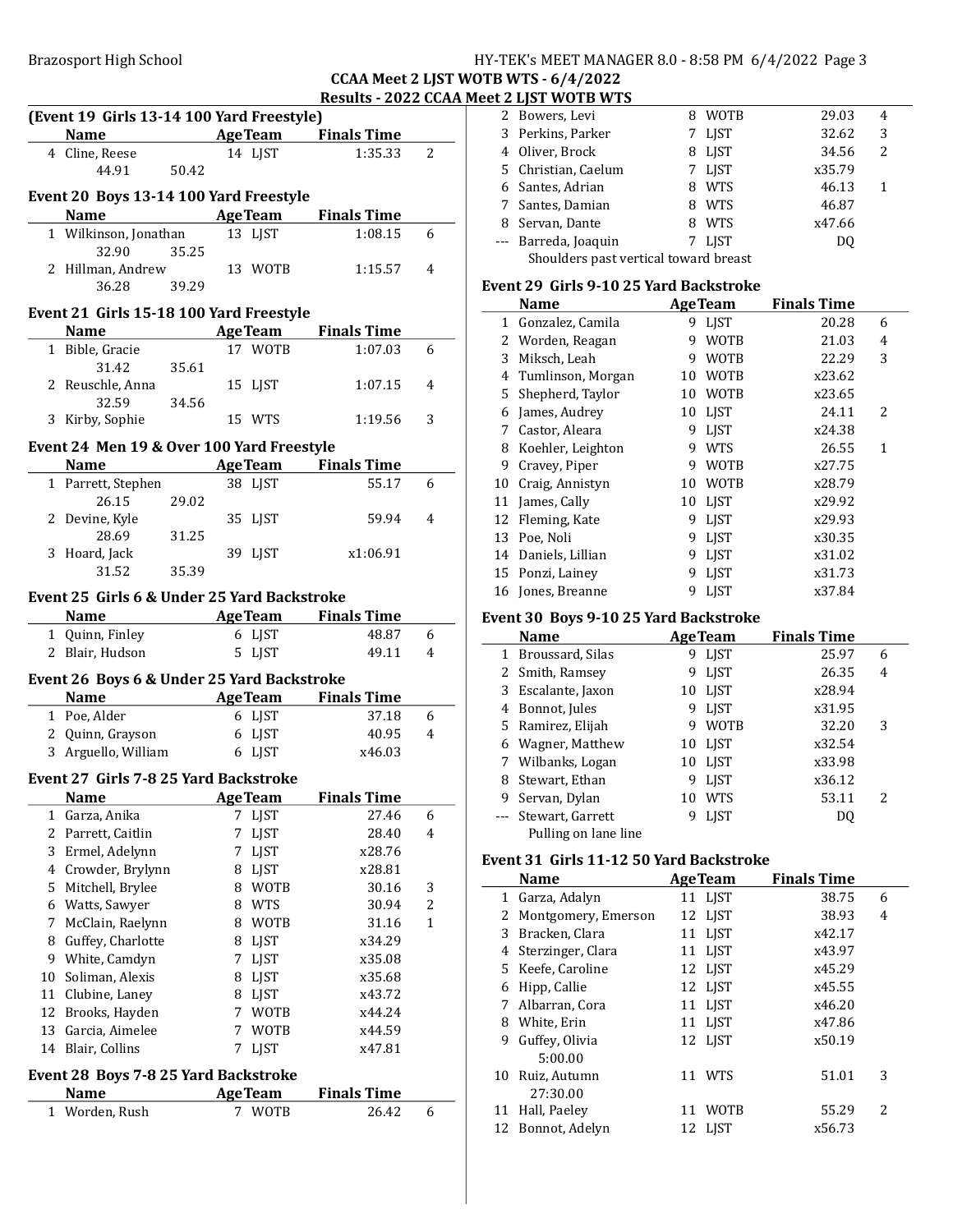Brazosport High School **HY-TEK's MEET MANAGER 8.0 - 8:58 PM 6/4/2022** Page 4

### CCAA Meet 2 LJST WOTB WTS - 6/4/2022 Results - 2022 CCAA Meet 2 LJST WOTB WTS

# (Event 31 Girls 11-12 50 Yard Backstroke)

| <b>Name</b>                            | <b>AgeTeam</b>    | <b>Finals Time</b> |   |
|----------------------------------------|-------------------|--------------------|---|
| 13 Jones, Charlotte                    | 11 LJST           | x57.60             |   |
| 14 Siegel, Hunter                      | 11 WOTB           | 59.67              | 1 |
| 15 Limas, Marisol                      | 11 WTS            | 1:05.53            |   |
| 443:03:20.00                           |                   |                    |   |
| 16 Kersting, Brooklyn                  | 11 WOTB           | x1:05.73           |   |
| 17 Kelley, Jalynn                      | 11 WOTB           | x1:07.18           |   |
| 18 Gutierrez, Gabrielle                | 12 WTS            | x1:13.82           |   |
| --- Welch, Lacie                       | <b>WOTB</b><br>11 | DO.                |   |
| Multiple strokes past vertical at turn |                   |                    |   |

### Event 32 Boys 11-12 50 Yard Backstroke

|    | <b>Name</b>         | <b>AgeTeam</b>    | <b>Finals Time</b> |                          |
|----|---------------------|-------------------|--------------------|--------------------------|
|    | 1 Poe, Charlie      | 11 LIST           | 42.32              | 6                        |
|    | 2 Yarbrough, Donald | 12 WOTB           | 50.29              | 4                        |
|    | 3 Daniels, Michael  | 12 LJST           | 53.73              | 3                        |
|    | 4 Ermel, Bryce      | 11 LJST           | x53.77             |                          |
|    | 5 Santes, Aran      | <b>WTS</b><br>11  | 56.15              | $\overline{\mathcal{L}}$ |
|    | 6 Cryer, Colton     | 11 WOTB           | 56.99              | 1                        |
|    | 7 Zarate, Xyrus     | WTS<br>11         | 58.71              |                          |
| 8  | Ramirez, Noah       | WOTB<br>11        | x1:02.81           |                          |
| 9  | Stewart, Ty         | 12 LJST           | x1:04.14           |                          |
| 10 | Wimberley, Aiden    | <b>WOTB</b><br>11 | x1:04.96           |                          |
|    | Hayes, Brandon      | <b>WOTB</b>       | x1:29.66           |                          |

### Event 33 Girls 13-14 50 Yard Backstroke

| <b>Name</b>        | <b>Age Team</b> | <b>Finals Time</b> |               |
|--------------------|-----------------|--------------------|---------------|
| 1 Kadlecik, Hope   | 13 LIST         | 32.62              | 6             |
| 2 Wilkinson, Julia | 13 LIST         | 39.65              |               |
| 3 Jones, Allie     | 13 LIST         | x43.28             |               |
| 4 Courts, Claire   | 14 WOTB         | 44.70              | 3             |
| 5 Kocian, Kendall  | 13 WTS          | 44.79              | $\mathcal{P}$ |
| 6 Dean, Brett      | 13 WOTB         | 48.43              |               |
| 7 Ebey, Michelle   | 14 LIST         | x54.47             |               |

### Event 34 Boys 13-14 50 Yard Backstroke

| <b>Name</b>          | <b>AgeTeam</b> | <b>Finals Time</b> |    |
|----------------------|----------------|--------------------|----|
| 1 Albarran, Benjamin | 13 LIST        | 33.44              | h  |
| 2 Hillman, Andrew    | 13 WOTB        | 40.61              | 4  |
| 3 Daniels, Adam      | 14 LIST        | 58.86              | ्र |
|                      |                |                    |    |

### Event 35 Girls 15-18 50 Yard Backstroke

| <b>Name</b>     | <b>AgeTeam</b> | <b>Finals Time</b> |   |
|-----------------|----------------|--------------------|---|
| 1 Dean, Kendall | 16 WOTB        | 32.86              | 6 |
| 2 Kirby, Sophie | 15 WTS         | 41.55              | 4 |
|                 |                |                    |   |

#### Event 36 Boys 15-18 50 Yard Backstroke Age Team

|   | ivame                                       | Age ream       | rinais Thne        |   |  |
|---|---------------------------------------------|----------------|--------------------|---|--|
| 1 | Bowers, Luke                                | 15 WOTB        | 36.30              | 6 |  |
|   | Event 37 Women 19 & Over 50 Yard Backstroke |                |                    |   |  |
|   | Name                                        | <b>AgeTeam</b> | <b>Finals Time</b> |   |  |
|   | 1 Jensen, Victoria                          | 26 LIST        | 35.55              | 6 |  |
|   | 2 Garza, Amanda                             | 35 LIST        | 45.74              | 4 |  |
|   | 3 Albarran, Celeste                         | 41 LIST        | x46.94             |   |  |
|   | 4 Hoard, Missy                              | 40 LIST        | x48.14             |   |  |
|   | 5 Escalante, Christine                      | 44 LIST        | x49.62             |   |  |
| 6 | Bonnot, Lauren                              | 44 LIST        | x54.74             |   |  |

|              | Event 39 Girls 8 & Under 25 Yard Breaststroke |   |                |                    |                          |  |
|--------------|-----------------------------------------------|---|----------------|--------------------|--------------------------|--|
|              | <b>Name</b>                                   |   | <b>AgeTeam</b> | <b>Finals Time</b> |                          |  |
| $\mathbf{1}$ | Parrett, Caitlin                              | 7 | LIST           | 36.76              | 6                        |  |
| 2            | Ermel, Adelynn                                | 7 | <b>LIST</b>    | 37.64              | 4                        |  |
| 3            | Montgomery, Peyton                            | 7 | <b>LIST</b>    | x40.05             |                          |  |
| 4            | Mitchell, Brylee                              | 8 | WOTB           | 40.48              | 3                        |  |
| 5.           | Watts, Landry                                 | 8 | <b>WTS</b>     | 40.80              | $\overline{\mathcal{L}}$ |  |
| 6            | Mahurin, Ava                                  | 8 | <b>WOTB</b>    | 41.22              | 1                        |  |
| 7            | White, Camdyn                                 | 7 | <b>LIST</b>    | x41.64             |                          |  |
| 8            | Svatek, Kynlee                                |   | <b>WTS</b>     | 44.42              |                          |  |
| 9            | Fleming, Julia                                | 6 | <b>LIST</b>    | x45.88             |                          |  |
| 10           | Crowder, Brylynn                              | 8 | <b>LIST</b>    | x49.81             |                          |  |
| 11           | Clubine, Laney                                | 8 | <b>LIST</b>    | x56.87             |                          |  |
|              | Matula, Henley                                | 8 | <b>WTS</b>     | DQ                 |                          |  |
|              | Non-simultaneous touch                        |   |                |                    |                          |  |
|              | Matula, Charli                                | 8 | WTS            | DO                 |                          |  |
|              | Alternating Kick                              |   |                |                    |                          |  |

### Event 40 Boys 8 & Under 25 Yard Breaststroke

| <b>Name</b>       |                        |   | <b>AgeTeam</b> | <b>Finals Time</b> |   |
|-------------------|------------------------|---|----------------|--------------------|---|
| 1 Worden, Rush    |                        |   | <b>WOTB</b>    | 34.43              | 6 |
| 2 Schulte, Corbin |                        |   | <b>WOTB</b>    | 35.83              | 4 |
| 3 Bowers, Levi    |                        | 8 | <b>WOTB</b>    | x36.48             |   |
| 4 Santes, Damian  |                        | 8 | <b>WTS</b>     | 53.40              | 3 |
| 5 Santes, Adrian  |                        | 8 | <b>WTS</b>     | 59.62              | 2 |
| --- Matula, Jacob | Alternating Kick       |   | <b>WTS</b>     | DO.                |   |
| --- Servan, Dante | Non-simultaneous touch |   | <b>WTS</b>     | DO                 |   |

### Event 41 Girls 9-10 25 Yard Breaststroke

|    | Name                 |    | <b>Age Team</b> | <b>Finals Time</b> |   |
|----|----------------------|----|-----------------|--------------------|---|
| 1  | Cline, Evelyn        | 10 | <b>LJST</b>     | 27.06              | 6 |
| 2  | Gonzalez, Camila     | 9  | <b>LJST</b>     | 27.50              | 4 |
| 3  | James, Audrey        | 10 | <b>LJST</b>     | x28.03             |   |
| 4  | Smith, Avery         | 10 | <b>WOTB</b>     | 30.42              | 3 |
| 5  | Bowling, Spencer     | 9  | <b>LIST</b>     | x30.52             |   |
| 6  | Koehler, Leighton    | 9  | <b>WTS</b>      | 31.20              | 2 |
| 7  | Kadlecik, Piper      | 9  | <b>LJST</b>     | x31.57             |   |
| 8  | Castor, Aleara       | 9  | <b>LIST</b>     | x31.93             |   |
| 9  | Ponzi, Lainey        | 9  | <b>LJST</b>     | x32.04             |   |
| 10 | Cravey, Piper        | 9  | <b>WOTB</b>     | 32.39              | 1 |
| 11 | James, Cally         | 10 | <b>LIST</b>     | x32.71             |   |
| 12 | Jackson, Adilyn      | 9  | <b>WOTB</b>     | x33.03             |   |
| 13 | Craig, Annistyn      | 10 | <b>WOTB</b>     | x34.61             |   |
| 14 | Vandaveer, Jaina     | 10 | <b>WOTB</b>     | x36.83             |   |
| 15 | Garza, Rebecca       | 9  | <b>LIST</b>     | x37.78             |   |
|    | 16 Tumlinson, Morgan | 10 | <b>WOTB</b>     | x40.23             |   |
|    | Glidden, Averie      | 10 | <b>WOTB</b>     | DQ                 |   |
|    | Scissors kick        |    |                 |                    |   |

### Event 42 Boys 9-10 25 Yard Breaststroke

| <b>Name</b>        | <b>AgeTeam</b> | <b>Finals Time</b> |   |
|--------------------|----------------|--------------------|---|
| 1 Tucker, Caleb    | 10 LIST        | 27.08              | h |
| 2 Smith, Ramsey    | 9 LIST         | 2.7.24             | 4 |
| 3 Marley, Connor   | 10 LJST        | x31.33             |   |
| 4 Perkins, Jackson | 9 LIST         | x40.31             |   |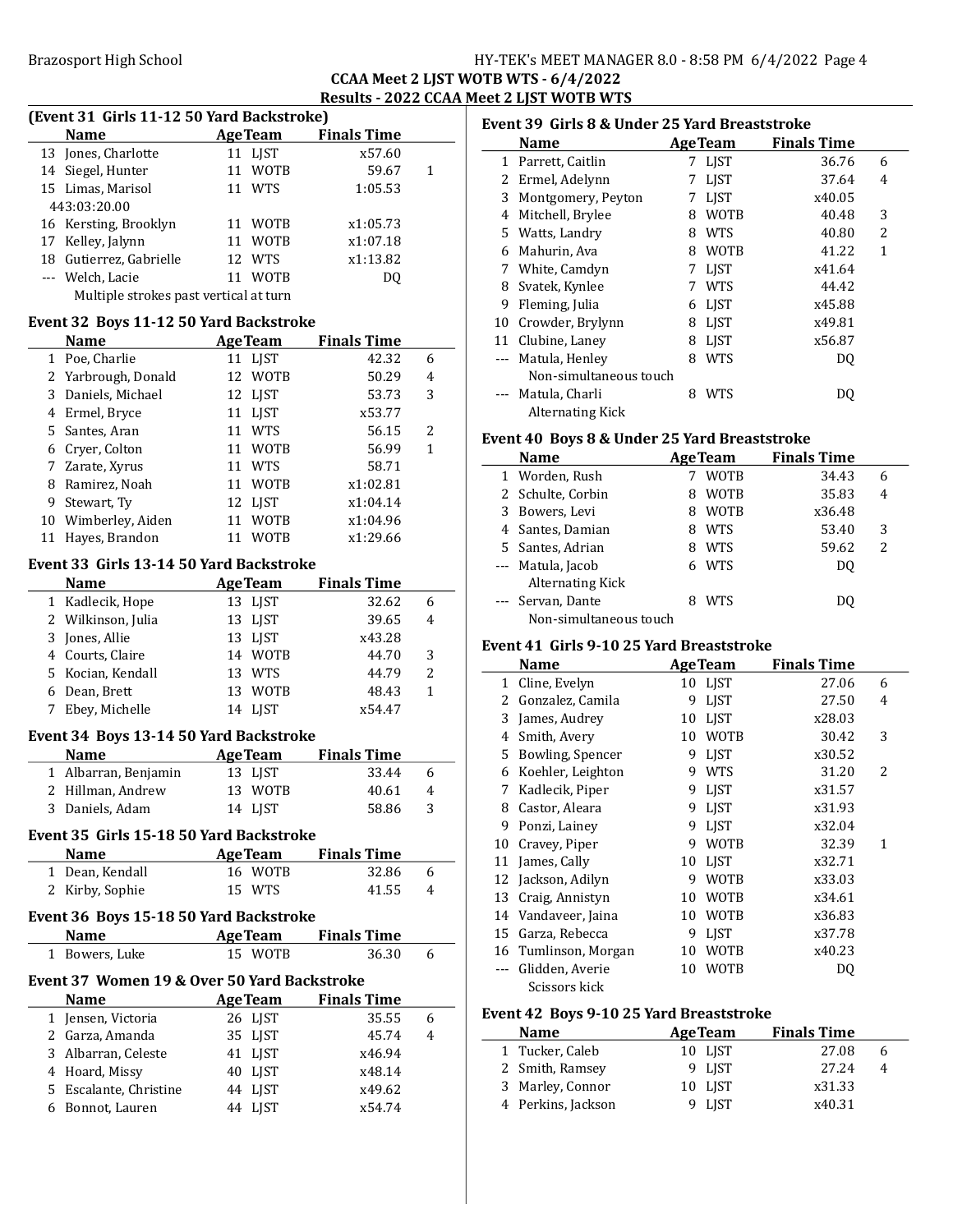### HY-TEK's MEET MANAGER 8.0 - 8:58 PM 6/4/2022 Page 5

### WOTB WTS - 6/4/2022 <u>Meet 2 LJST WOTB WTS </u>

| <b>Brazosport High School</b>                  |    |                | <b>CCAA Meet 2 LJST</b>    |   |
|------------------------------------------------|----|----------------|----------------------------|---|
| (Event 42 Boys 9-10 25 Yard Breaststroke)      |    |                | Results - 2022 CCAA        |   |
| <b>Name</b>                                    |    |                | <b>AgeTeam</b> Finals Time |   |
| --- Escalante, Jaxon                           |    | 10 LJST        | DO.                        |   |
| Hands brought beyond the hipline during stroke |    |                |                            |   |
| --- Rodriguez, Colton                          |    | 9 WTS          | DO.                        |   |
| Hands brought beyond the hipline during stroke |    |                |                            |   |
| --- Servan, Dylan                              |    | 10 WTS         | DQ                         |   |
| <b>Alternating Kick</b>                        |    |                |                            |   |
| --- Ramirez, Elijah                            |    | 9 WOTB         | DQ                         |   |
| Hands brought beyond the hipline during stroke |    |                |                            |   |
| --- Jay, Ashton                                |    | 10 WOTB        | DQ                         |   |
| <b>Alternating Kick</b>                        |    |                |                            |   |
| Event 43 Girls 11-12 50 Yard Breaststroke      |    |                |                            |   |
| <b>Name</b>                                    |    | <b>AgeTeam</b> | <b>Finals Time</b>         |   |
| 1 Bracken, Sierra                              |    | 11 LJST        | 41.61                      | 6 |
| 2 Montgomery, Emerson                          |    | 12 LJST        | 42.49                      | 4 |
| 3 White. Erin                                  |    | 11 LJST        | x50.39                     |   |
| 4 Welch, Lacie                                 |    | 11 WOTB        | 58.16                      | 3 |
| 5 Perkins, Reagan                              |    | 11 LJST        | x1:07.02                   |   |
| 6 Kersting, Brooklyn                           |    | 11 WOTB        | 1:07.41                    | 2 |
| 7 Limas, Marisol                               |    | 11 WTS         | 1:21.19                    | 1 |
| 3:20.00                                        |    |                |                            |   |
| --- Kelley, Jalynn                             |    | 11 WOTB        | DQ                         |   |
| <b>Alternating Kick</b>                        |    |                |                            |   |
| 681:56:40.00                                   |    |                |                            |   |
| --- Crisp, Claire                              |    | 11 LJST        | DQ                         |   |
| Non-simultaneous touch                         |    |                |                            |   |
| Event 44 Boys 11-12 50 Yard Breaststroke       |    |                |                            |   |
| <b>Name</b>                                    |    |                | <b>AgeTeam</b> Finals Time |   |
| 1 Poe, Charlie                                 |    | 11 LJST        | 52.16                      | 6 |
| 2 Ermel, Bryce                                 |    | 11 LJST        | 52.66                      | 4 |
| 3 Yarbrough, Donald                            |    | 12 WOTB        | 58.33                      | 3 |
| 4<br>Santes, Aran                              |    | 11 WTS         | 1:15.09                    | 2 |
| 5<br>Zarate, Xyrus                             | 11 | <b>WTS</b>     | 1:18.52                    | 1 |
| Shepherd, Lane<br>6                            | 12 | <b>WOTB</b>    | 1:20.58                    |   |
| Mealey, Terrance<br>---                        | 11 | <b>LJST</b>    | DQ                         |   |
| Non-simultaneous touch                         |    |                |                            |   |
|                                                |    |                |                            |   |
| Event 45 Girls 13-14 50 Yard Breaststroke      |    |                |                            |   |
| <b>Name</b>                                    |    | <b>AgeTeam</b> | <b>Finals Time</b>         |   |
| Bracken, Larissa<br>1                          |    | 13 LJST        | 34.88                      | 6 |
| 2<br>Kadlecik, Hope                            | 13 | <b>LJST</b>    | 37.63                      | 4 |
| 3<br>Courts, Claire                            |    | 14 WOTB        | 47.17                      | 3 |
| Dean, Brett<br>4                               | 13 | <b>WOTB</b>    | 47.68                      | 2 |
| 5<br>Cline, Reese                              | 14 | LJST           | x53.58                     |   |
| Ebey, Michelle<br>6                            | 14 | <b>LJST</b>    | x55.65                     |   |
| Jones, Allie<br>7                              |    | 13 LJST        | x1:16.19                   |   |

### Event 46 Boys 13-14 50 Yard Breaststroke

| <b>Name</b>                               | <b>AgeTeam</b> | <b>Finals Time</b> |   |  |  |  |
|-------------------------------------------|----------------|--------------------|---|--|--|--|
| 1 Wilkinson, Jonathan                     | 13 LIST        | 42.17              | h |  |  |  |
| Event 47 Girls 15-18 50 Yard Breaststroke |                |                    |   |  |  |  |
| <b>Name</b>                               | <b>AgeTeam</b> | <b>Finals Time</b> |   |  |  |  |

| name            | ALC I CAIN | т піатэ типе |  |
|-----------------|------------|--------------|--|
| 1 Bible, Gracie | 17 WOTB    | 39.36        |  |
|                 |            |              |  |

|                   | Event 48 Boys 15-18 50 Yard Breaststroke<br><b>Name</b> |    | <b>AgeTeam</b> | <b>Finals Time</b> |        |
|-------------------|---------------------------------------------------------|----|----------------|--------------------|--------|
| 1                 | Ponzi, Trey                                             |    | 18 LJST        | 33.21              | 6      |
| 2                 | Bowers, Luke                                            |    | 15 WOTB        | 35.48              | 4      |
|                   |                                                         |    |                |                    |        |
|                   | Event 51 Girls 8 & Under 25 Yard Butterfly              |    |                |                    |        |
|                   | <b>Name</b>                                             |    | <b>AgeTeam</b> | <b>Finals Time</b> |        |
| 1                 | Taylor, Tynslee                                         |    | 8 LJST         | 22.43              | 6      |
| 2                 | Matula, Henley                                          |    | 8 WTS          | 26.60              | 4      |
| 3                 | Watts, Landry                                           |    | 8 WTS          | 32.26              | 3      |
| 4                 | Montgomery, Peyton                                      |    | 7 LJST         | 33.75              | 2      |
|                   | 5 Watts, Sawyer                                         |    | 8 WTS          | x35.30             |        |
| 6                 | Matula, Charli                                          | 8  | WTS            | x36.43             |        |
|                   | Event 52 Boys 8 & Under 25 Yard Butterfly               |    |                |                    |        |
|                   | Name                                                    |    | <b>AgeTeam</b> | <b>Finals Time</b> |        |
|                   | 1 Gonzalez, Derek                                       |    | 8 LJST         | 21.48              | 6      |
|                   | Event 53 Girls 9-10 25 Yard Butterfly                   |    |                |                    |        |
|                   | <b>Name</b>                                             |    | <b>AgeTeam</b> | <b>Finals Time</b> |        |
| 1                 | Payne, Adysen                                           |    | 10 LJST        | 18.27              | 6      |
| 2                 | Quinn, Hudson                                           |    | 10 LJST        | 20.31              | 4      |
| 3                 | Rodriguez, Kaitlyn                                      |    | 10 WTS         | 20.83              | 3      |
|                   | 4 Worden, Reagan                                        |    | 9 WOTB         | 21.07              | 2      |
| 5                 | Garza, Evelyn                                           |    | 10 LJST        | x21.95             |        |
|                   | 6 Parrett, Madeline                                     |    | 9 LJST         | x22.23             |        |
| 7                 | Miksch, Leah                                            |    | 9 WOTB         | 23.01              | 1      |
| 8                 | Shepherd, Taylor                                        |    | 10 WOTB        | x23.09             |        |
| 9                 | Cline, Evelyn                                           |    | 10 LJST        | x23.31             |        |
|                   | 10 Smith, Avery                                         |    | 10 WOTB        | x25.43             |        |
|                   | 11 Castor, Aleara                                       | 9  | <b>LIST</b>    | x28.37             |        |
|                   | 12 Koehler, Leighton                                    | 9  | WTS            | 29.87              |        |
|                   |                                                         |    |                |                    |        |
|                   | Event 54 Boys 9-10 25 Yard Butterfly<br><b>Name</b>     |    | <b>AgeTeam</b> | <b>Finals Time</b> |        |
| 1                 | Moreno, Noah                                            | 9. | <b>LJST</b>    | 21.36              | 6      |
| 2                 | Tucker, Caleb                                           | 10 | <b>LJST</b>    | 22.99              | 4      |
| 3                 | Kucera, Nicholas                                        | 9  | <b>WOTB</b>    | 26.20              | 3      |
|                   |                                                         |    |                |                    |        |
|                   | Event 55 Girls 11-12 50 Yard Butterfly                  |    |                |                    |        |
|                   | <b>Name</b>                                             |    | <b>AgeTeam</b> | <b>Finals Time</b> |        |
| 1                 | Bracken, Clara                                          |    | 11 LJST        | 39.54              | 6      |
| 2                 | Crisp, Ava                                              |    | 12 LJST        | 43.81              | 4      |
| 3                 | White, Caylee                                           |    | 11 LJST        | x47.32             |        |
|                   |                                                         |    |                |                    |        |
| 4                 | Hipp, Callie                                            |    | 12 LJST        | x48.34             |        |
|                   | 5 Albarran, Cora                                        |    | 11 LJST        | x50.64             |        |
|                   | 6 Rodriguez, Melanie                                    |    | 12 WTS         | 1:00.80            | 3      |
| 7                 | Ruiz, Autumn                                            | 11 | WTS            | 1:08.16            | 2      |
|                   | 6:40.00                                                 |    |                |                    |        |
| ---               | Keefe, Caroline                                         | 12 | LJST           | DQ                 |        |
|                   | Non-simultaneous touch                                  |    |                |                    |        |
| $--$              | Gutierrez, Gabrielle                                    |    | 12 WTS         | DQ                 |        |
|                   | Non-simultaneous arms<br>363:03:20.00                   |    |                |                    |        |
|                   |                                                         |    |                |                    |        |
|                   | Event 56 Boys 11-12 50 Yard Butterfly                   |    |                |                    |        |
|                   | Name                                                    |    | <b>AgeTeam</b> | <b>Finals Time</b> |        |
| $\mathbf{1}$<br>2 | Challenger, Grant<br>Zarate, Xyrus                      | 11 | 12 LJST<br>WTS | 43.78<br>1:11.57   | 6<br>4 |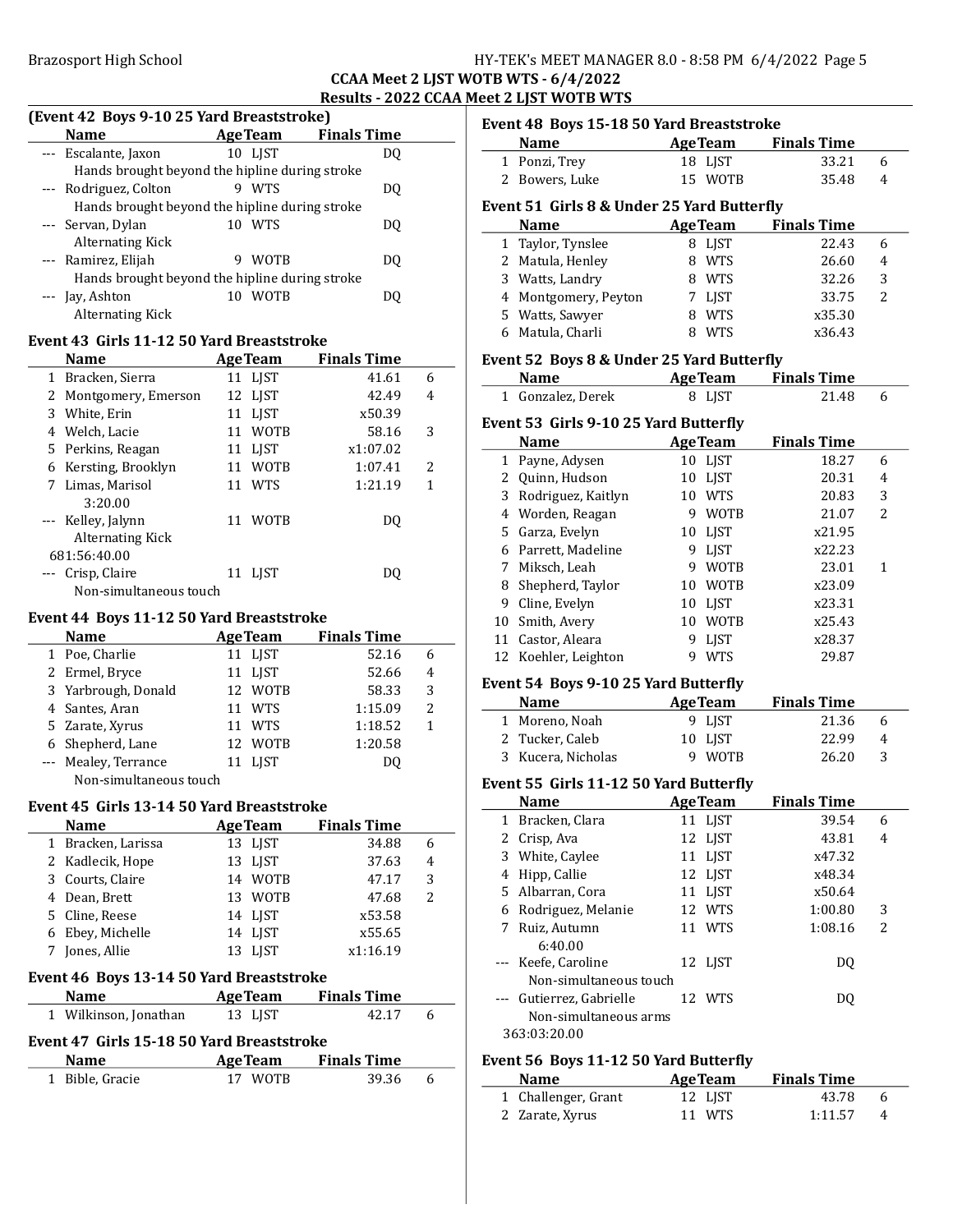### CCAA Meet 2 LJST WOTB WTS - 6/4/2022 Results - 2022 CCAA Meet 2 LJST WOTB WTS

|                | (Event 56 Boys 11-12 50 Yard Butterfly)    |        |                       |                    |                |
|----------------|--------------------------------------------|--------|-----------------------|--------------------|----------------|
|                | <b>Name</b><br><b>Example 2 Age Team</b>   |        |                       | <b>Finals Time</b> |                |
| 3              | Santes, Aran                               |        | 11 WTS                | 1:12.24            | 3              |
|                | Event 57 Girls 13-14 50 Yard Butterfly     |        |                       |                    |                |
|                | <b>Name</b>                                |        | <b>AgeTeam</b>        | <b>Finals Time</b> |                |
|                | 1 Miksch, Abigail                          |        | 13 WOTB               | 31.62              | 6              |
|                | 2 Nichols, Makena                          |        | 13 WOTB               | 34.53              | 4              |
|                | 3 Wilkinson, Julia                         |        | 13 LJST               | 36.31              | 3              |
|                | 4 Kocian, Kendall                          |        | 13 WTS                | 52.28              | 2              |
|                |                                            |        |                       |                    |                |
|                | Event 59 Girls 15-18 50 Yard Butterfly     |        |                       |                    |                |
|                | <b>Name</b>                                |        | <b>AgeTeam</b>        | <b>Finals Time</b> |                |
|                | 1 Dean, Kendall                            |        | 16 WOTB               | 34.13              | 6              |
|                | 2 Reuschle, Anna                           |        | 15 LJST               | 35.50              | 4              |
| 3              | Kirby, Sophie                              |        | 15 WTS                | 44.39              | 3              |
|                | Event 62 Men 19 & Over 50 Yard Butterfly   |        |                       |                    |                |
|                | <b>Name</b>                                |        | <b>AgeTeam</b>        | <b>Finals Time</b> |                |
|                | 1 Parrett, Stephen                         |        | 38 LJST               | 27.20              | 6              |
| 2              | Devine, Kyle                               |        | 35 LJST               | 28.20              | 4              |
|                | Event 63 Girls 6 & Under 25 Yard Freestyle |        |                       |                    |                |
|                | <b>Name</b>                                |        | <b>Age Team</b>       | <b>Finals Time</b> |                |
|                | 1 Fleming, Julia                           |        | 6 LJST                | 36.03              | 6              |
|                | 2 Quinn, Finley                            |        | 6 LJST                | 39.59              | 4              |
| 3              | Blair, Hudson                              |        | 5 LJST                | x44.52             |                |
|                |                                            |        |                       |                    |                |
|                | Event 64 Boys 6 & Under 25 Yard Freestyle  |        |                       |                    |                |
|                | <b>Name</b>                                |        | <b>AgeTeam</b>        | <b>Finals Time</b> |                |
|                | 1 Matula, Jacob                            |        | 6 WTS                 | 27.41              | 6              |
|                | 2 White, Cade                              |        | 6 LJST                | 27.67              | 4              |
|                | 3 Poe, Alder                               |        | 6 LJST                | 31.42              | 3              |
|                | 4 Gore, Carter                             |        | 6 LJST                | x35.51             |                |
|                | 5 Arguello, William                        |        | 6 LJST                | x36.65             |                |
|                | 6 Quinn, Grayson                           |        | 6 LJST                | x37.64             |                |
| 7              | Shepherd, Peyton                           |        | 6 WOTB                | 42.64              | 2              |
|                | Event 65 Girls 7-8 25 Yard Freestyle       |        |                       |                    |                |
|                | <b>Name</b>                                |        | <b>AgeTeam</b>        | <b>Finals Time</b> |                |
|                | 1 Matula, Henley                           |        | 8 WTS                 | 20.61              | 6              |
|                | 2 Watts, Landry                            |        | 8 WTS                 | 22.20              | $\overline{4}$ |
| 3              | Mitchell, Brylee                           |        | 8 WOTB                | 24.39              | 3              |
| $\overline{4}$ | Matula, Charli                             |        | 8 WTS                 | x25.45             |                |
| 5              | Watts, Sawyer                              |        | 8 WTS                 | x25.53             |                |
| 6              | Crowder, Brylynn                           | 8      | <b>LJST</b>           | 25.92              | 2              |
| 7              | Brooks, Hayden                             | 7      | <b>WOTB</b>           | 27.14              | 1              |
| 8              | Garza, Anika                               | 7      | <b>LJST</b>           | 28.40              |                |
| 9              | Svatek, Kynlee                             | 7      | <b>WTS</b>            | x29.48             |                |
| 10             | Parrett, Caitlin                           | 7      | <b>LJST</b>           | x29.65             |                |
| 11             | Guffey, Charlotte                          |        | 8 LJST                | x31.37             |                |
| 12             | McClain, Raelynn                           |        | 8 WOTB                | x31.58             |                |
| 13             | Mahurin, Ava                               |        | 8 WOTB                | x31.78             |                |
| 14             |                                            |        |                       |                    |                |
| 15             | Soliman, Alexis<br>Garcia, Aimelee         | 7      | 8 LJST<br><b>WOTB</b> | x33.90             |                |
| 16             |                                            |        |                       | x35.28             |                |
| 17             | Tucker, Caroline<br>Blair, Collins         | 7<br>7 | LJST<br>LJST          | x40.90<br>x43.57   |                |
|                |                                            |        |                       |                    |                |
|                |                                            |        |                       |                    |                |

| Event 66 Boys 7-8 25 Yard Freestyle |                                       |    |                |                    |   |  |
|-------------------------------------|---------------------------------------|----|----------------|--------------------|---|--|
|                                     | <b>Name</b>                           |    | <b>AgeTeam</b> | <b>Finals Time</b> |   |  |
|                                     | 1 Gonzalez, Derek                     |    | 8 LJST         | 17.82              | 6 |  |
|                                     | 2 Schulte, Corbin                     | 8  | <b>WOTB</b>    | 20.98              | 4 |  |
|                                     | 3 Perkins, Parker                     |    | 7 LJST         | 27.54              | 3 |  |
|                                     | 4 Oliver, Brock                       |    | 8 LJST         | x30.53             |   |  |
| 5.                                  | Christian, Caelum                     |    | 7 LJST         | x32.52             |   |  |
|                                     | 6 Santes, Adrian                      |    | 8 WTS          | 32.64              | 2 |  |
|                                     | 7 Servan, Dante                       |    | 8 WTS          | 35.72              | 1 |  |
|                                     | 8 Santes, Damian                      |    | 8 WTS          | x37.30             |   |  |
| 9.                                  | Barreda, Joaquin                      | 7  | LJST           | x38.24             |   |  |
|                                     | Event 67 Girls 9-10 25 Yard Freestyle |    |                |                    |   |  |
|                                     | <b>Name</b>                           |    | <b>AgeTeam</b> | <b>Finals Time</b> |   |  |
|                                     | 1 Payne, Adysen                       |    | 10 LJST        | 16.50              | 6 |  |
|                                     | 2 Rodriguez, Kaitlyn                  |    | 10 WTS         | 17.77              | 4 |  |
|                                     | 3 Garza, Evelyn                       |    | 10 LJST        | 18.81              | 3 |  |
|                                     | 4 Smith, Avery                        |    | 10 WOTB        | 19.00              | 2 |  |
|                                     | 5 Shepherd, Taylor                    |    | 10 WOTB        | 19.48              | 1 |  |
|                                     | 6 Miksch, Leah                        |    | 9 WOTB         | x20.13             |   |  |
| 7                                   | Kadlecik, Piper                       | 9. | <b>LJST</b>    | x21.28             |   |  |
|                                     | 8 Tumlinson, Morgan                   |    | 10 WOTB        | x22.21             |   |  |
| 9                                   | Glidden, Averie                       |    | 10 WOTB        | x22.22             |   |  |
|                                     | 10 Koehler, Leighton                  |    | 9 WTS          | 23.13              |   |  |
|                                     | 11 Bowling, Spencer                   | 9. | <b>LJST</b>    | x23.76             |   |  |
|                                     | 12 Fleming, Kate                      |    | 9 LJST         | x25.16             |   |  |
| 13                                  | Garza, Rebecca                        | 9. | LJST           | x25.18             |   |  |
|                                     | 14 Poe, Noli                          | 9  | <b>LJST</b>    | x26.13             |   |  |
|                                     | 15 James, Cally                       |    | 10 LJST        | x28.10             |   |  |
|                                     | 16 Wimberley, Alex                    |    | 9 WOTB         | x29.40             |   |  |
| 17                                  | Jackson, Adilyn                       |    | 9 WOTB         | x30.79             |   |  |
|                                     | 18 Jones, Breanne                     | 9  | LJST           | x32.41             |   |  |
|                                     | 19 Daniels, Lillian                   | 9  | LJST           | x35.34             |   |  |
|                                     | 20 Vandaveer, Jaina                   | 10 | <b>WOTB</b>    | x39.14             |   |  |
|                                     | Event 68 Boys 9-10 25 Yard Freestyle  |    |                |                    |   |  |
|                                     | <b>Name</b>                           |    | <b>AgeTeam</b> | <b>Finals Time</b> |   |  |
|                                     | 1 Moreno, Noah                        |    | 9 LJST         | 16.92              | 6 |  |

|    | Name                                   |    | age ream    | rinais Time |   |  |  |  |
|----|----------------------------------------|----|-------------|-------------|---|--|--|--|
|    | 1 Moreno, Noah                         |    | 9 LJST      | 16.92       | 6 |  |  |  |
|    | 2 Tucker, Caleb                        | 10 | <b>LIST</b> | 16.98       | 4 |  |  |  |
| 3  | Kucera, Nicholas                       | 9  | <b>WOTB</b> | 17.80       | 3 |  |  |  |
| 4  | Marley, Connor                         | 10 | LJST        | x18.24      |   |  |  |  |
| 5. | Broussard, Silas                       | 9  | <b>LIST</b> | x20.89      |   |  |  |  |
| 6  | Rodriguez, Colton                      | 9  | <b>WTS</b>  | 24.29       | 2 |  |  |  |
| 7  | Smith, Ramsey                          | 9  | <b>LIST</b> | x25.13      |   |  |  |  |
| 8  | Ramirez, Elijah                        | 9  | <b>WOTB</b> | 25.40       | 1 |  |  |  |
| 9  | Wagner, Matthew                        | 10 | LIST        | x25.97      |   |  |  |  |
| 10 | Jay, Ashton                            | 10 | <b>WOTB</b> | x28.00      |   |  |  |  |
| 11 | Stewart, Garrett                       | 9  | <b>LIST</b> | x28.10      |   |  |  |  |
| 12 | Bonnot, Jules                          | 9  | <b>LIST</b> | x29.44      |   |  |  |  |
|    | 13 Stewart, Ethan                      | 9  | <b>LIST</b> | x31.44      |   |  |  |  |
|    | 14 Vera, Josh                          | 10 | <b>WOTB</b> | x31.69      |   |  |  |  |
|    | 15 Wilbanks, Logan                     | 10 | <b>LIST</b> | x32.96      |   |  |  |  |
|    | 16 Servan, Dylan                       | 10 | <b>WTS</b>  | 34.39       |   |  |  |  |
|    | Event 69 Girls 11-12 50 Yard Freestyle |    |             |             |   |  |  |  |

| <b>Name</b>       | <b>AgeTeam</b> | <b>Finals Time</b> |     |
|-------------------|----------------|--------------------|-----|
| 1 Bracken, Sierra | 11 LIST        | 33.79              | - 6 |
| 2 Garza, Adalyn   | 11 LIST        | 33.84              | -4  |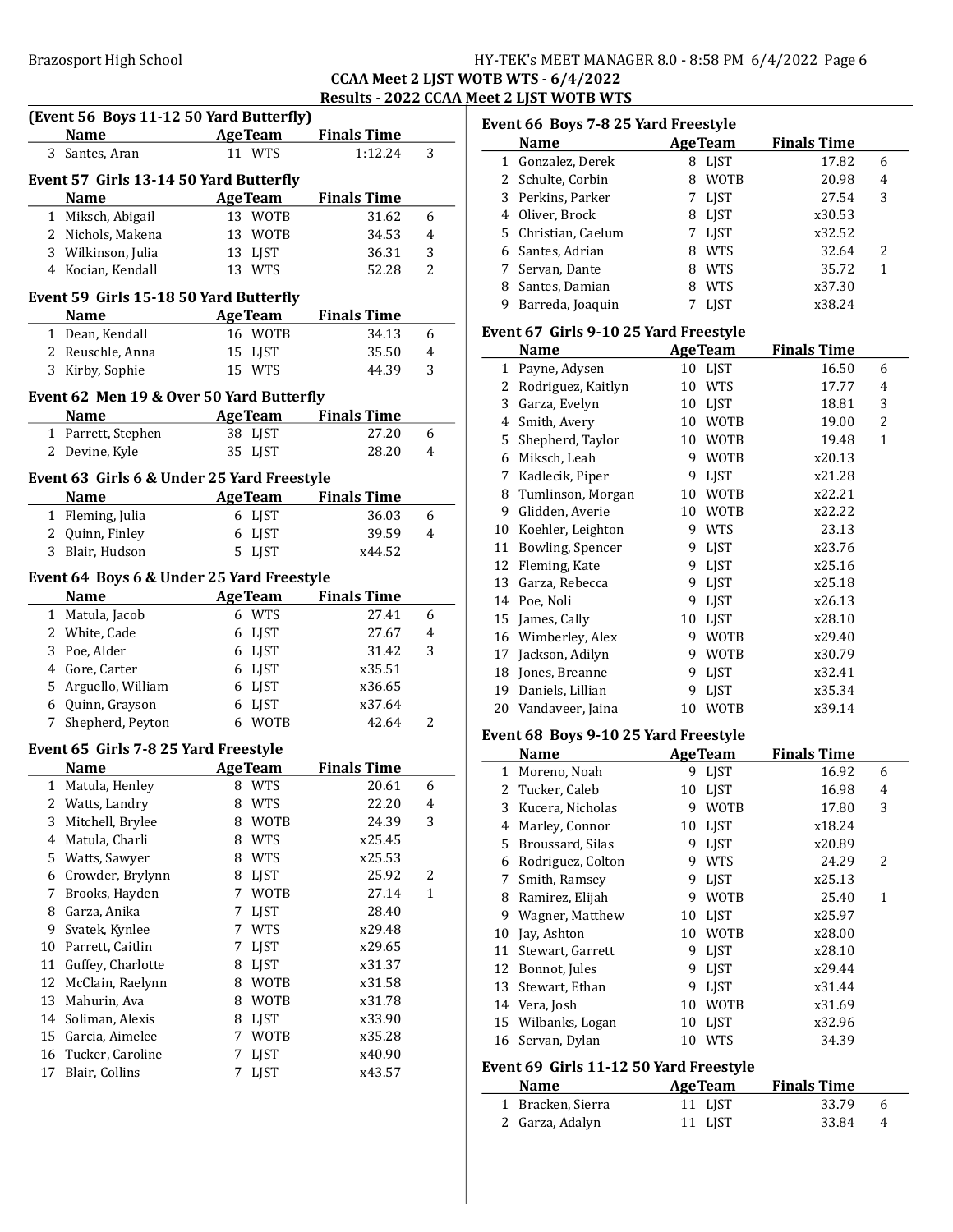Brazosport High School **HY-TEK's MEET MANAGER 8.0 - 8:58 PM 6/4/2022** Page 7

### CCAA Meet 2 LJST WOTB WTS - 6/4/2022 Results - 2022 CCAA Meet 2 LJST WOTB WTS

# (Event 69 Girls 11-12 50 Yard Freestyle)

|    | <b>Name</b>           | <b>AgeTeam</b>    | <b>Finals Time</b> |   |
|----|-----------------------|-------------------|--------------------|---|
|    | 3 White, Caylee       | 11 LJST           | x36.69             |   |
| 4  | Rodriguez, Melanie    | 12 WTS            | 37.64              | 3 |
| 5. | Crisp, Claire         | 11 LJST           | x38.36             |   |
| 6  | Sterzinger, Clara     | 11 LIST           | x40.52             |   |
| 7  | Guffey, Olivia        | 12 LJST           | x40.92             |   |
| 8  | Bonnot, Adelyn        | 12 LJST           | x41.53             |   |
| 9  | Welch, Lacie          | <b>WOTB</b><br>11 | 41.65              | 2 |
| 10 | White, Erin           | 11 LIST           | x41.98             |   |
| 11 | Ruiz, Autumn          | <b>WTS</b><br>11  | 46.56              | 1 |
|    | 12 Limas, Marisol     | <b>WTS</b><br>11  | x48.76             |   |
| 13 | Kelley, Jalynn        | <b>WOTB</b><br>11 | 51.07              |   |
|    | 14 Siegel, Hunter     | <b>WOTB</b><br>11 | x54.38             |   |
|    | 15 Kersting, Brooklyn | <b>WOTB</b><br>11 | x57.48             |   |
| 16 | Gutierrez, Gabrielle  | 12 WTS            | x1:00.88           |   |
|    | 13:20.00              |                   |                    |   |

### Event 70 Boys 11-12 50 Yard Freestyle

|    | Name                | <b>AgeTeam</b>    | <b>Finals Time</b> |                |
|----|---------------------|-------------------|--------------------|----------------|
| 1  | Challenger, Grant   | 12 LJST           | 34.34              | 6              |
| 2  | Poe, Charlie        | 11 LJST           | 34.80              | 4              |
| 3  | Mealey, Terrance    | 11 LJST           | x38.75             |                |
| 4  | Ermel, Bryce        | 11 LJST           | x39.24             |                |
| 5. | Miksch, Drew        | 11 WOTB           | 40.88              | 3              |
| 6  | Cryer, Colton       | 11 WOTB           | 43.43              | $\overline{2}$ |
| 7  | Zarate, Xyrus       | 11 WTS            | 44.13              | 1              |
| 8  | Santes, Aran        | 11 WTS            | 45.40              |                |
| 9  | Yarbrough, Donald   | 12 WOTB           | x45.61             |                |
| 10 | Shepherd, Lane      | 12 WOTB           | x46.59             |                |
| 11 | Stewart, Ty         | 12 LIST           | x48.27             |                |
| 12 | Blake Jr., JJ       | <b>WOTB</b><br>11 | x51.61             |                |
| 13 | Ramirez, Noah       | <b>WOTB</b><br>11 | x51.77             |                |
|    | 14 Wimberley, Aiden | <b>WOTB</b><br>11 | x58.38             |                |
| 15 | Hayes, Brandon      | 11 WOTB           | x1:04.82           |                |
| 16 | Stabler, Eli        | <b>WOTB</b><br>11 | x1:09.19           |                |
|    | Daniels, Michael    | 12 LIST           | DQ                 |                |
|    | No touch on turn    |                   |                    |                |

### Event 71 Girls 13-14 50 Yard Freestyle

|              | <b>Name</b>        | <b>AgeTeam</b> | <b>Finals Time</b> |   |
|--------------|--------------------|----------------|--------------------|---|
| $\mathbf{1}$ | Miksch, Abigail    | 13 WOTB        | 27.92              | 6 |
|              | 2 Bracken, Larissa | 13 LJST        | 28.71              | 4 |
|              | 3 Kadlecik, Hope   | 13 LJST        | 28.82              | 3 |
|              | 4 Wilkinson, Julia | 13 LJST        | x31.64             |   |
|              | 5 Kocian, Kendall  | 13 WTS         | 35.05              | 2 |
|              | 6 Jones, Allie     | 13 LJST        | x37.43             |   |
|              | 7 Courts, Claire   | 14 WOTB        | 38.54              | 1 |
| 8            | Dean, Brett        | 13 WOTB        | x38.68             |   |
| 9            | Ebey, Michelle     | 14 LIST        | x40.74             |   |
|              | Cline, Reese       | 14 LIST        | x40.96             |   |

### Event 72 Boys 13-14 50 Yard Freestyle

| <b>Name</b>           | <b>AgeTeam</b> | <b>Finals Time</b> |   |
|-----------------------|----------------|--------------------|---|
| 1 Albarran, Benjamin  | 13 LIST        | 26.64              | h |
| 2 Wilkinson, Jonathan | 13 LIST        | 29.74              | 4 |
| 3 Daniels, Adam       | 14 LIST        | x48.53             |   |

| Event 73 Girls 15-18 50 Yard Freestyle     |       |                 |                            |                |
|--------------------------------------------|-------|-----------------|----------------------------|----------------|
| <b>Name</b>                                |       | <b>AgeTeam</b>  | <b>Finals Time</b>         |                |
| 1 Dean, Kendall                            |       | 16 WOTB         | 29.31                      | 6              |
| 2 Bible, Gracie                            |       | 17 WOTB         | 30.16                      | 4              |
| 3 Reuschle, Anna                           |       | 15 LJST         | 30.72                      | 3              |
| 4 Kirby, Sophie                            |       | 15 WTS          | 34.70                      | $\overline{2}$ |
| Event 74 Boys 15-18 50 Yard Freestyle      |       |                 |                            |                |
| <b>Name</b>                                |       | <b>AgeTeam</b>  | <b>Finals Time</b>         |                |
| 1 Bowers, Luke                             |       | 15 WOTB         | 27.41                      | 6              |
| Event 75 Women 19 & Over 50 Yard Freestyle |       |                 |                            |                |
| Name                                       |       |                 | <b>AgeTeam</b> Finals Time |                |
| 1 Jensen, Victoria                         |       | 26 LJST         | 29.69                      | 6              |
| 2 Hoard, Missy                             |       | 40 LJST         | 38.84                      | 4              |
| 3 Albarran, Celeste                        |       | 41 LJST         | x39.85                     |                |
| 4 Garza, Amanda                            |       | 35 LJST         | x39.86                     |                |
| 5 Bonnot, Lauren                           |       | 44 LJST         | x40.15                     |                |
| 6 Escalante, Christine                     |       | 44 LJST         | x42.40                     |                |
| Event 76 Men 19 & Over 50 Yard Freestyle   |       |                 |                            |                |
| <b>Name</b>                                |       | <b>AgeTeam</b>  | <b>Finals Time</b>         |                |
| 1 Parrett, Stephen                         |       | 38 LJST         | 23.24                      | 6              |
| 2 Devine, Kyle                             |       | 35 LJST         | 25.66                      | 4              |
| 3 Hoard, Jack                              |       | 39 LJST         | x28.64                     |                |
| Event 77 Girls 8 & Under 100 Yard IM       |       |                 |                            |                |
| <b>Name</b>                                |       | <b>AgeTeam</b>  | <b>Finals Time</b>         |                |
|                                            |       |                 |                            |                |
|                                            |       |                 |                            |                |
| 1 Taylor, Tynslee                          |       | 8 LJST          | 1:47.23                    | 6              |
| 49.51                                      | 57.72 |                 |                            |                |
| <b>Event 79 Girls 9-10 100 Yard IM</b>     |       |                 |                            |                |
| Name                                       |       | <b>AgeTeam</b>  | <b>Finals Time</b>         |                |
| 1 Gonzalez, Camila                         |       | 9 LJST          | 1:41.10                    | 6              |
| 43.94                                      | 57.16 |                 |                            |                |
| 2 Cline, Evelyn                            |       | 10 LJST         | 1:43.45                    | 4              |
| 45.36                                      | 58.09 |                 |                            |                |
| 3 Quinn, Hudson                            |       | 10 LJST         | x1:43.74                   |                |
| 45.64                                      | 58.10 |                 |                            |                |
| 4 Mahurin, Jane                            |       | 10 WOTB         | 1:47.93                    | 3              |
| 48.80                                      | 59.13 |                 |                            |                |
| 5 Parrett, Madeline                        |       | 9 LJST          | x1:48.77                   |                |
| 52.56                                      | 56.21 |                 |                            |                |
| Garza, Evelyn                              |       | 10 LJST         | DQ                         |                |
| One hand touch - breast                    |       |                 |                            |                |
| 47.93                                      | 53.21 |                 |                            |                |
| <b>Event 80 Boys 9-10 100 Yard IM</b>      |       |                 |                            |                |
| Name                                       |       | <b>Age Team</b> | <b>Finals Time</b>         |                |
| 1 Moreno, Noah                             |       | 9 LJST          | 1:44.83                    | 6              |
| 48.45                                      | 56.38 |                 |                            |                |
| --- Perkins, Jackson                       |       | 9 LJST          | DQ                         |                |
| One hand touch - fly                       |       |                 |                            |                |
| 2:27.05                                    | 12.87 |                 |                            |                |

| <b>Name</b>           | <b>Age Team</b> | <b>Finals Time</b> |   |
|-----------------------|-----------------|--------------------|---|
| 1 Montgomery, Emerson | 12 LIST         | 1:22.17            | h |
| 2 Bracken, Sierra     | 11 LIST         | 1:26.24            | 4 |
| 3 Crisp, Ava          | 12 LIST         | x1:34.15           |   |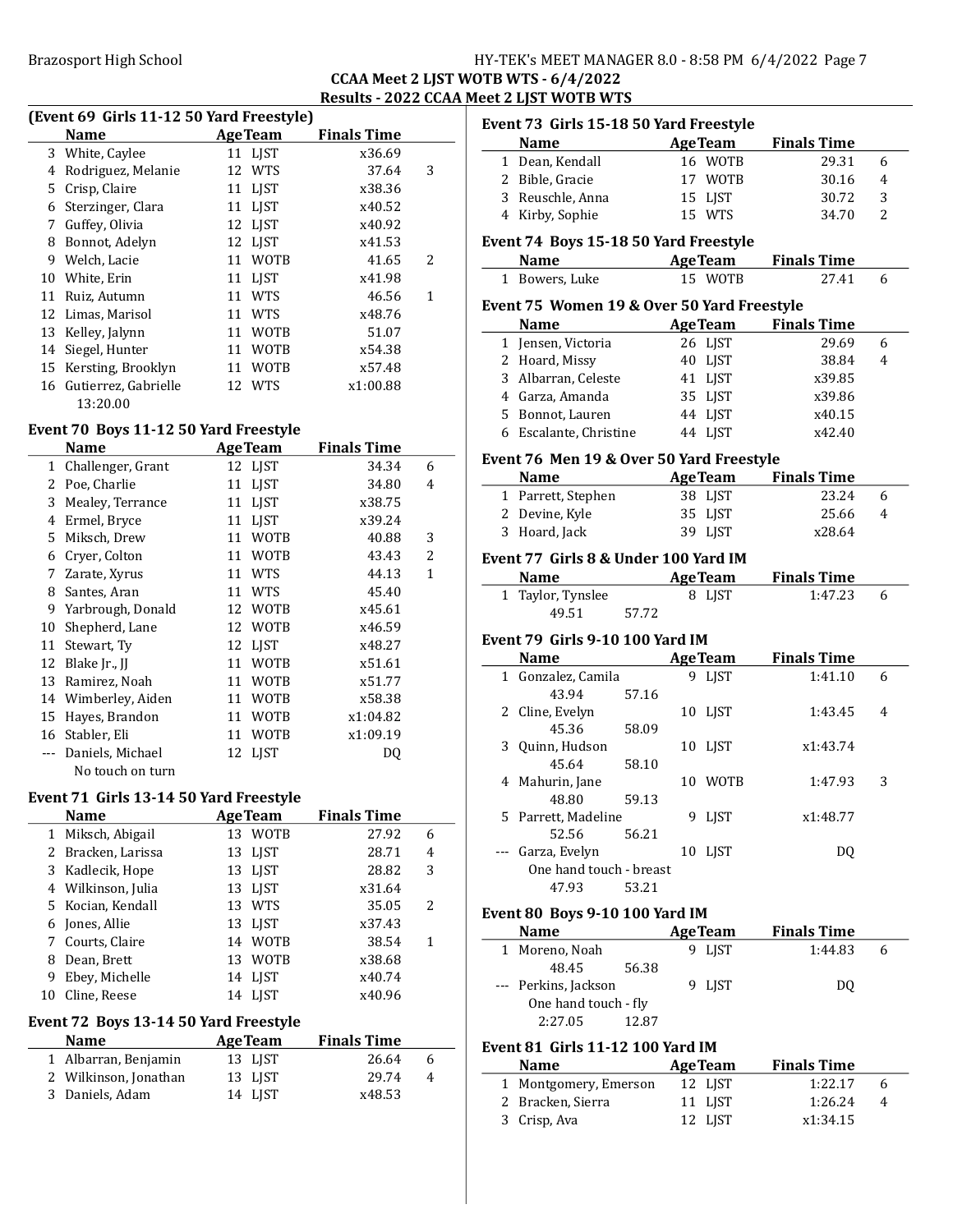### CCAA Meet 2 LJST WOTB WTS - 6/4/2022 Results - 2022 CCAA Meet 2 LJST WOTB WTS

 $\overline{\phantom{0}}$ 

|   | (Event 81 Girls 11-12 100 Yard IM)      |       |                |                          |   |
|---|-----------------------------------------|-------|----------------|--------------------------|---|
|   |                                         |       |                | Name AgeTeam Finals Time |   |
|   | 4 Crisp, Claire                         |       | 11 LJST        | x1:37.62                 |   |
|   | 5 Perkins, Reagan                       |       | 11 LJST        | x2:13.66                 |   |
|   | <b>Event 82 Boys 11-12 100 Yard IM</b>  |       |                |                          |   |
|   |                                         |       |                | Name AgeTeam Finals Time |   |
|   |                                         |       |                |                          |   |
|   | 1 Challenger, Grant                     |       | 12 LJST        | 1:34.59                  | 6 |
|   | 42.29 52.30                             |       |                |                          |   |
|   | <b>Event 83 Girls 13-14 100 Yard IM</b> |       |                |                          |   |
|   |                                         |       |                | Name AgeTeam Finals Time |   |
|   | 1 Bracken, Larissa                      |       | 13 LJST        | 1:07.40                  | 6 |
|   | 30.84 36.56                             |       |                |                          |   |
|   | 2 Nichols, Makena                       |       | 13 WOTB        | 1:18.45                  | 4 |
|   | 35.04 43.41                             |       |                |                          |   |
|   |                                         |       |                |                          |   |
|   | Event 84 Boys 13-14 100 Yard IM         |       |                |                          |   |
|   |                                         |       |                | Name AgeTeam Finals Time |   |
|   | 1 Albarran, Benjamin 13 LJST            |       |                | 1:09.57                  | 6 |
|   | 32.63 36.94                             |       |                |                          |   |
|   | Event 86 Boys 15-18 100 Yard IM         |       |                |                          |   |
|   |                                         |       |                | Name AgeTeam Finals Time |   |
|   | 1 Ponzi, Trey                           |       | 18 LJST        | 1:05.21                  | 6 |
|   | 31.42                                   | 33.79 |                |                          |   |
|   |                                         |       |                |                          |   |
|   | Event 87 Women 19 & Over 100 Yard IM    |       |                |                          |   |
|   |                                         |       |                | Name AgeTeam Finals Time |   |
|   | 1 Jensen, Victoria                      |       | 26 LJST        | 1:15.99                  | 6 |
|   | 35.81 40.18                             |       |                |                          |   |
|   | 2 Garza, Amanda                         |       | 35 LJST        | 1:44.89                  | 4 |
|   | 51.51                                   | 53.38 |                |                          |   |
|   | 3 Hoard, Missy                          |       | 40 LJST        | x1:46.94                 |   |
|   | 52.35                                   | 54.59 |                |                          |   |
|   | 4 Albarran, Celeste                     |       | 41 LJST        | x1:47.80                 |   |
|   | 49.15 58.65                             |       |                |                          |   |
|   | 5 Bonnot, Lauren                        |       | 44 LJST        | x2:06.20                 |   |
|   | 59.16 1:07.04                           |       |                |                          |   |
|   | Event 88 Men 19 & Over 100 Yard IM      |       |                |                          |   |
|   | <b>Example 2 Age Team</b><br>Name       |       |                | <b>Finals Time</b>       |   |
|   | 1 Hoard, Jack                           |       | 39 LJST        | 1:17.05                  | 6 |
|   | 35.88                                   | 41.17 |                |                          |   |
|   |                                         |       |                |                          |   |
|   | Event 89 Girls 9-10 100 Yard Freestyle  |       |                |                          |   |
|   | Name                                    |       | <b>AgeTeam</b> | <b>Finals Time</b>       |   |
|   | 1 Quinn, Hudson                         |       | 10 LJST        | 1:26.84                  | 6 |
|   | 42.08                                   | 44.76 |                |                          |   |
| 2 | Rodriguez, Kaitlyn                      |       | 10 WTS         | 1:29.39                  | 4 |
|   | 42.08                                   | 47.31 |                |                          |   |
| 3 | Mahurin, Jane                           |       | 10 WOTB        | 1:38.85                  | 3 |
|   | 47.96                                   | 50.89 |                |                          |   |
|   | Event 90 Boys 9-10 100 Yard Freestyle   |       |                |                          |   |
|   |                                         |       |                |                          |   |
|   |                                         |       |                |                          |   |
|   | Name                                    |       | <b>AgeTeam</b> | <b>Finals Time</b>       |   |
|   | 1 Kucera, Nicholas<br>41.40             | 47.81 | 9 WOTB         | 1:29.21                  | 6 |

| <b>Name</b>      |       | <b>AgeTeam</b>    | <b>Finals Time</b> |   |
|------------------|-------|-------------------|--------------------|---|
| 1 Albarran, Cora |       | 11 LIST           | 3:05.30            | 6 |
| 44.49            | 49.35 | 48.67             | 42.79              |   |
| 2 Hipp, Callie   |       | 12 LIST           | 3:26.72            | 4 |
| 44.60            | 54.21 | 1:48.59           |                    |   |
| 3 Hall, Paeley   |       | <b>WOTB</b><br>11 | 3:45.82            | 3 |
| 47.57            | 56.52 | 1:02.05           | 59.68              |   |

### Event 92 Boys 11-12 200 Yard Freestyle

| <b>Name</b>    |       | <b>AgeTeam</b> | <b>Finals Time</b> |  |
|----------------|-------|----------------|--------------------|--|
| 1 Miksch, Drew |       | 11 WOTR        | 3:25.15            |  |
| 42.04          | 55.99 | 54.96          | 52.16              |  |

### Event 94 Boys 13-14 200 Yard Freestyle

| <b>Name</b>       | <b>AgeTeam</b> | <b>Finals Time</b> |  |
|-------------------|----------------|--------------------|--|
| 1 Hillman, Andrew | 13 WOTB        | 2:53.77            |  |
| 39.24<br>45.46    | 44.66          | 44.41              |  |

### Event 99 Girls 8 & Under 100 Yard Freestyle Relay

| Team                    | Relay              | <b>Finals Time</b>    |    |
|-------------------------|--------------------|-----------------------|----|
| 1 WTS                   | A                  | 1:28.34               | 12 |
| 1) Matula, Henley 8     |                    | 2) Watts, Sawyer 8    |    |
| 3) Matula, Charli 8     |                    | 4) Watts, Landry 8    |    |
| 43.42<br>44.92          |                    |                       |    |
| 2 LJST                  | A                  | 1:31.52               | 6  |
| 1) Ermel, Adelynn 7     |                    | 2) Crowder, Brylynn 8 |    |
| 3) Montgomery, Peyton 7 |                    | 4) Taylor, Tynslee 8  |    |
| 48.27<br>43.25          |                    |                       |    |
| 3 LJST                  | B                  | x1:52.65              |    |
| 1) Garza, Anika 7       |                    | 2) Soliman, Alexis 8  |    |
| 3) Parrett, Caitlin 7   | 4) White, Camdyn 7 |                       |    |
| 1:01.50<br>51.15        |                    |                       |    |
| 4 WOTB                  | A                  | 1:55.90               |    |
| 1) McClain, Raelynn 8   |                    | 2) Mahurin, Ava 8     |    |
| 3) Brooks, Hayden 7     |                    | 4) Mitchell, Brylee 8 |    |
| 1:04.99<br>50.91        |                    |                       |    |
| 5 LJST                  | C                  | x2:29.80              |    |
| 1) Clubine, Laney 8     |                    | 2) Blair, Collins 7   |    |
| 3) Quinn, Finley 6      |                    | 4) Fleming, Julia 6   |    |
| 1:22.37<br>1:07.43      |                    |                       |    |

### Event 100 Boys 8 & Under 100 Yard Freestyle Relay

| Team             |                      |                        | <b>Relay</b> | <b>Finals Time</b>     |    |
|------------------|----------------------|------------------------|--------------|------------------------|----|
| <b>LIST</b><br>1 |                      |                        | A            | 1:41.92                | 12 |
|                  | 1) White, Cade 6     |                        |              | 2) Oliver, Brock 8     |    |
|                  | 3) Perkins, Parker 7 |                        |              | 4) Gonzalez, Derek 8   |    |
|                  | 1:41.92              |                        |              |                        |    |
| 2 WTS            |                      |                        | А            | 2:11.97                | 6  |
|                  | 1) Santes, Damian 8  |                        |              | 2) Santes, Adrian 8    |    |
|                  | 3) Servan, Dante 8   |                        |              | 4) Matula, Jacob 6     |    |
|                  | 17.13                | 1:54.84                |              |                        |    |
| LIST<br>3        |                      |                        | B            | x2:11.99               |    |
|                  | 1) Gore, Carter 6    |                        |              | 2) Arguello, William 6 |    |
|                  |                      | 3) Christian, Caelum 7 |              | 4) Poe, Alder 6        |    |
|                  | 33.79                | 1:38.20                |              |                        |    |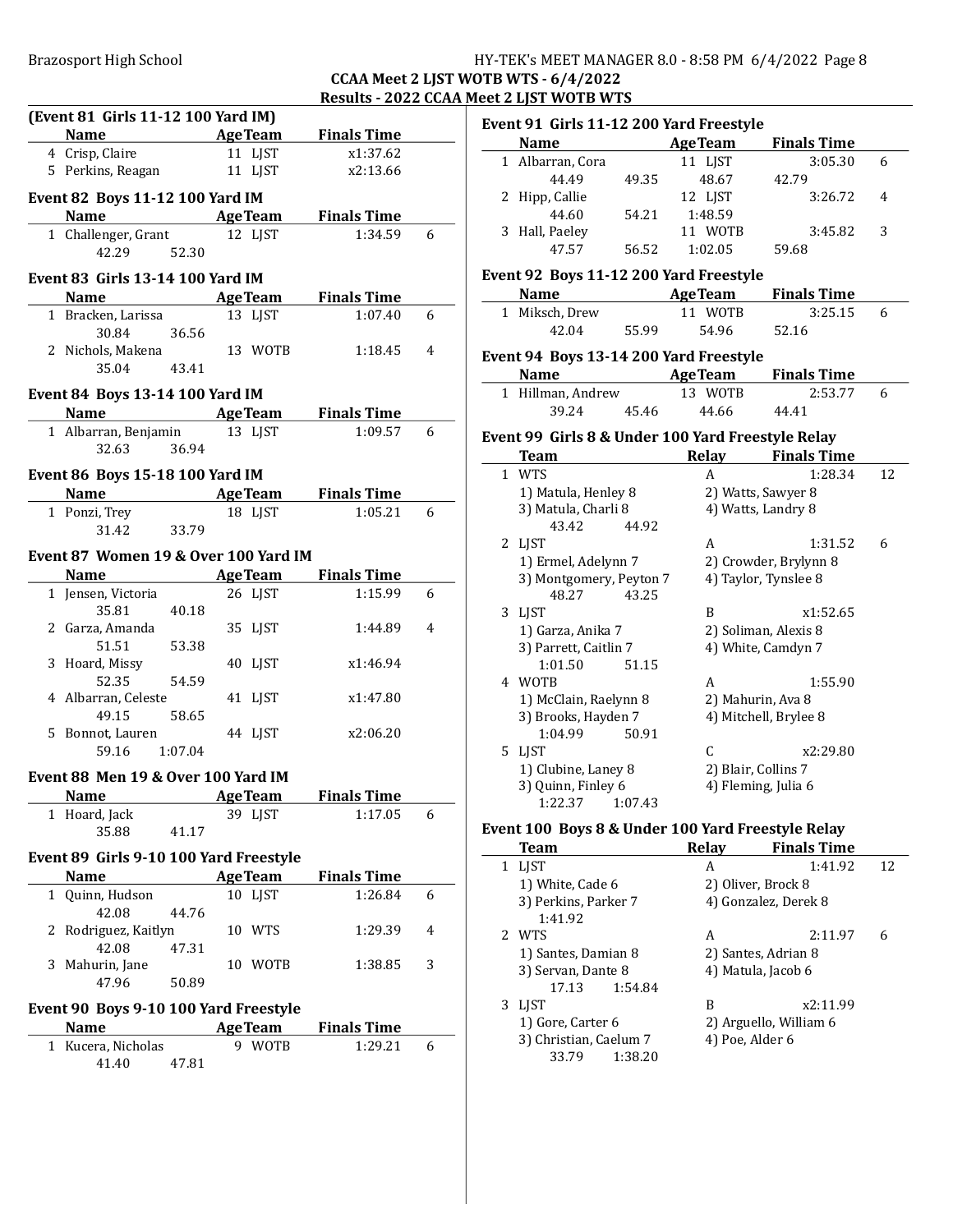### Brazosport High School School HY-TEK's MEET MANAGER 8.0 - 8:58 PM 6/4/2022 Page 9

### CCAA Meet 2 LJST WOTB WTS - 6/4/2022 Results - 2022 CCAA Meet 2 LJST WOTB WTS

 $\frac{1}{2}$ 

| Event 101 Girls 9-10 100 Yard Freestyle Relay |       |                    |                                                                     |  |  |
|-----------------------------------------------|-------|--------------------|---------------------------------------------------------------------|--|--|
| Team                                          | Relay | <b>Finals Time</b> |                                                                     |  |  |
| 1 LIST                                        | А     | 1:09.62            | 12                                                                  |  |  |
| 1) Quinn, Hudson 10                           |       |                    |                                                                     |  |  |
| 3) Garza, Evelyn 10                           |       |                    |                                                                     |  |  |
| 35.39<br>34.23                                |       |                    |                                                                     |  |  |
| 2 LIST                                        | В     | x1:17.14           |                                                                     |  |  |
| 1) Parrett, Madeline 9                        |       |                    |                                                                     |  |  |
|                                               |       |                    | 2) Gonzalez, Camila 9<br>4) Payne, Adysen 10<br>2) James, Audrey 10 |  |  |

|   | 3) Castor, Aleara 9    |       | 4) Cline, Evelyn 10   |                         |   |
|---|------------------------|-------|-----------------------|-------------------------|---|
|   | 38.64                  | 38.50 |                       |                         |   |
| 3 | WOTB                   |       | A                     | 1:18.55                 | 6 |
|   | 1) Shepherd, Taylor 10 |       | 2) Miksch, Leah 9     |                         |   |
|   | 3) Mahurin, Jane 10    |       |                       | 4) Tumlinson, Morgan 10 |   |
|   | 41.35                  | 37.20 |                       |                         |   |
| 4 | LIST                   |       | C                     | x1:39.42                |   |
|   | 1) Ponzi, Lainey 9     |       | 2) Poe, Noli 9        |                         |   |
|   | 3) Fleming, Kate 9     |       | 4) Kadlecik, Piper 9  |                         |   |
|   | 56.15                  | 43.27 |                       |                         |   |
|   | 5 WOTB                 |       | B                     | x1:41.31                |   |
|   | 1) Glidden, Averie 10  |       | 2) Jackson, Adilyn 9  |                         |   |
|   | 3) Wimberley, Alex 9   |       | 4) Smith, Avery 10    |                         |   |
|   | 57.09                  | 44.22 |                       |                         |   |
| 6 | <b>LIST</b>            |       | D                     | x1:50.61                |   |
|   | 1) Bowling, Spencer 9  |       | 2) Daniels, Lillian 9 |                         |   |
|   | 3) James, Cally 10     |       | 4) Garza, Rebecca 9   |                         |   |
|   | 57.91                  | 52.70 |                       |                         |   |

### Event 102 Boys 9-10 100 Yard Freestyle Relay

|   | Team                  |       | Relav            | <b>Finals Time</b>    |    |
|---|-----------------------|-------|------------------|-----------------------|----|
| 1 | LIST                  |       | А                | 1:16.27               | 12 |
|   | 1) Tucker, Caleb 10   |       |                  | 2) Perkins, Jackson 9 |    |
|   | 3) Marley, Connor 10  |       |                  | 4) Moreno, Noah 9     |    |
|   | 40.39                 | 35.88 |                  |                       |    |
|   | 2 WOTB                |       | A                | 1:41.90               | 6  |
|   | 1) Jay, Ashton 10     |       | 2) Vera, Josh 10 |                       |    |
|   | 3) Ramirez, Elijah 9  |       |                  | 4) Kucera, Nicholas 9 |    |
|   | 58.55                 | 43.35 |                  |                       |    |
| 3 | LIST                  |       | B                | x1:50.72              |    |
|   | 1) Wagner, Matthew 10 |       |                  | 2) Stewart, Garrett 9 |    |
|   | 3) Bonnot, Jules 9    |       |                  | 4) Smith, Ramsey 9    |    |
|   | 59.77                 | 50.95 |                  |                       |    |

## Event 103 Girls 11-12 200 Yard Freestyle Relay

|   | Team                       |       | Relay            | <b>Finals Time</b>        |    |
|---|----------------------------|-------|------------------|---------------------------|----|
|   | 1 LJST                     |       | A                | 2:23.13                   | 12 |
|   | 1) Bracken, Clara 11       |       |                  | 2) Bracken, Sierra 11     |    |
|   | 3) Garza, Adalyn 11        |       |                  | 4) Montgomery, Emerson 12 |    |
|   | 46.43                      | 27.77 | 35.64            | 33.29                     |    |
|   | 2 LJST                     |       | B                | x2:31.64                  |    |
|   | 1) White, Caylee 11        |       |                  | 2) Albarran, Cora 11      |    |
|   | 3) Crisp, Claire 11        |       | 4) Crisp, Ava 12 |                           |    |
|   | 37.14                      | 38.96 | 16.03            | 59.51                     |    |
| 3 | <b>WTS</b>                 |       | А                | 2:32.38                   | 6  |
|   | 1) Ruiz, Autumn 11         |       |                  | 2) Limas, Marisol 11      |    |
|   | 3) Gutierrez, Gabrielle 12 |       |                  | 4) Rodriguez, Melanie 12  |    |
|   | 44.82                      | 49.56 | 12.20            | 45.80                     |    |
|   |                            |       |                  |                           |    |

| 4 | <b>LIST</b>              |       |                        | x2:50.59              |  |
|---|--------------------------|-------|------------------------|-----------------------|--|
|   | 1) Bonnot, Adelyn 12     |       | 2) White, Erin 11      |                       |  |
|   | 3) Sterzinger, Clara 11  |       | 4) Hipp, Callie 12     |                       |  |
|   | 41.60                    | 42.91 | 1:26.08                |                       |  |
|   | 5 WOTB                   |       | A                      | 3:22.13               |  |
|   | 1) Kelley, Jalynn 11     |       | 2) Siegel, Hunter 11   |                       |  |
|   | 3) Kersting, Brooklyn 11 |       | 4) Welch, Lacie 11     |                       |  |
|   | 54.65                    | 54.43 | 53.58                  | 39.47                 |  |
| 6 | LIST                     |       | Ð                      | x3:36.74              |  |
|   | 1) Jones, Breanne 9      |       | 2) Jones, Charlotte 11 |                       |  |
|   | 3) Perkins, Reagan 11    |       |                        | 4) Keefe, Caroline 12 |  |
|   | 1:13.50                  | 59.71 | 44.70                  | 38.83                 |  |

### Event 104 Boys 11-12 200 Yard Freestyle Relay

|   | <b>Team</b>                                   |         | Relay   | <b>Finals Time</b>      |    |
|---|-----------------------------------------------|---------|---------|-------------------------|----|
| 1 | LJST                                          |         | А       | 2:32.33                 | 12 |
|   | 1) Poe, Charlie 11                            |         |         | 2) Ermel, Bryce 11      |    |
|   | 3) Mealey, Terrance 11                        |         |         | 4) Challenger, Grant 12 |    |
|   | 38.49                                         | 39.10   | 40.16   | 34.58                   |    |
|   | 2 WOTB                                        |         | A       | 3:02.23                 | 6  |
|   | 1) Cryer, Colton 11                           |         |         | 2) Shepherd, Lane 12    |    |
|   | 3) Yarbrough, Donald 12                       |         |         | 4) Miksch, Drew 11      |    |
|   | 45.07                                         | 53.89   | 39.72   | 43.55                   |    |
| 3 | WOTB                                          |         | B       | x3:59.67                |    |
|   | 1) Ramirez, Noah 11<br>3) Wimberley, Aiden 11 |         |         | 2) Stabler, Eli 11      |    |
|   |                                               |         |         | 4) Blake Jr., JJ 11     |    |
|   | 52.18                                         | 1:19.21 | 1:03.55 | 44.73                   |    |

### Event 105 Girls 13-14 200 Yard Freestyle Relay

| <b>Team</b>          | <b>Relav</b> | <b>Finals Time</b>                      |                                                                                                                |
|----------------------|--------------|-----------------------------------------|----------------------------------------------------------------------------------------------------------------|
| <b>WOTB</b>          | А            | 2:20.02                                 | 12                                                                                                             |
|                      |              |                                         |                                                                                                                |
| 3) Courts, Claire 14 |              |                                         |                                                                                                                |
| 31.04                |              | 25.99                                   |                                                                                                                |
|                      | А            | 2:33.27                                 | 6                                                                                                              |
| 1) Jones, Allie 13   |              |                                         |                                                                                                                |
| 3) Cline, Reese 14   |              |                                         |                                                                                                                |
| 45.32                |              | 32.70                                   |                                                                                                                |
|                      |              | 1) Nichols, Makena 13<br>39.52<br>33.49 | 2) Dean, Brett 13<br>4) Miksch, Abigail 13<br>43.47<br>2) Ebey, Michelle 14<br>4) Wilkinson, Julia 13<br>41.76 |

### Event 108 Boys 15-18 200 Yard Freestyle Relay

| <b>Team</b>               |       | Relay | <b>Finals Time</b>       |    |
|---------------------------|-------|-------|--------------------------|----|
| 1 LIST                    |       |       | 1:47.36                  | 12 |
| 1) Ponzi, Trey 18         |       |       | 2) Daniels, Adam 14      |    |
| 3) Wilkinson, Jonathan 13 |       |       | 4) Albarran, Benjamin 13 |    |
| 26.09                     | 48.97 | 12.76 | 19.54                    |    |

### Event 109 Women 19 & Over 200 Yard Freestyle Relay

| <b>Team</b>          |       | <b>Relay</b>            | <b>Finals Time</b>         |    |
|----------------------|-------|-------------------------|----------------------------|----|
| <b>LIST</b>          |       | А                       | 2:18.78                    | 12 |
| 1) Hoard, Missy 40   |       | 2) Albarran, Celeste 41 |                            |    |
| 3) Gambrel, Sarah 16 |       | 4) Jensen, Victoria 26  |                            |    |
| 27.85                | 37.03 | 44.52                   | 29.38                      |    |
| 2 LIST               |       | В                       | x2:28.94                   |    |
| 1) Bonnot, Lauren 44 |       |                         | 2) Escalante, Christine 44 |    |
| 3) Garza, Amanda 35  |       |                         | 4) Gambrel, Kathryn 19     |    |
| 40.85                | 43.23 | 41 29                   | 23.57                      |    |
|                      |       |                         |                            |    |